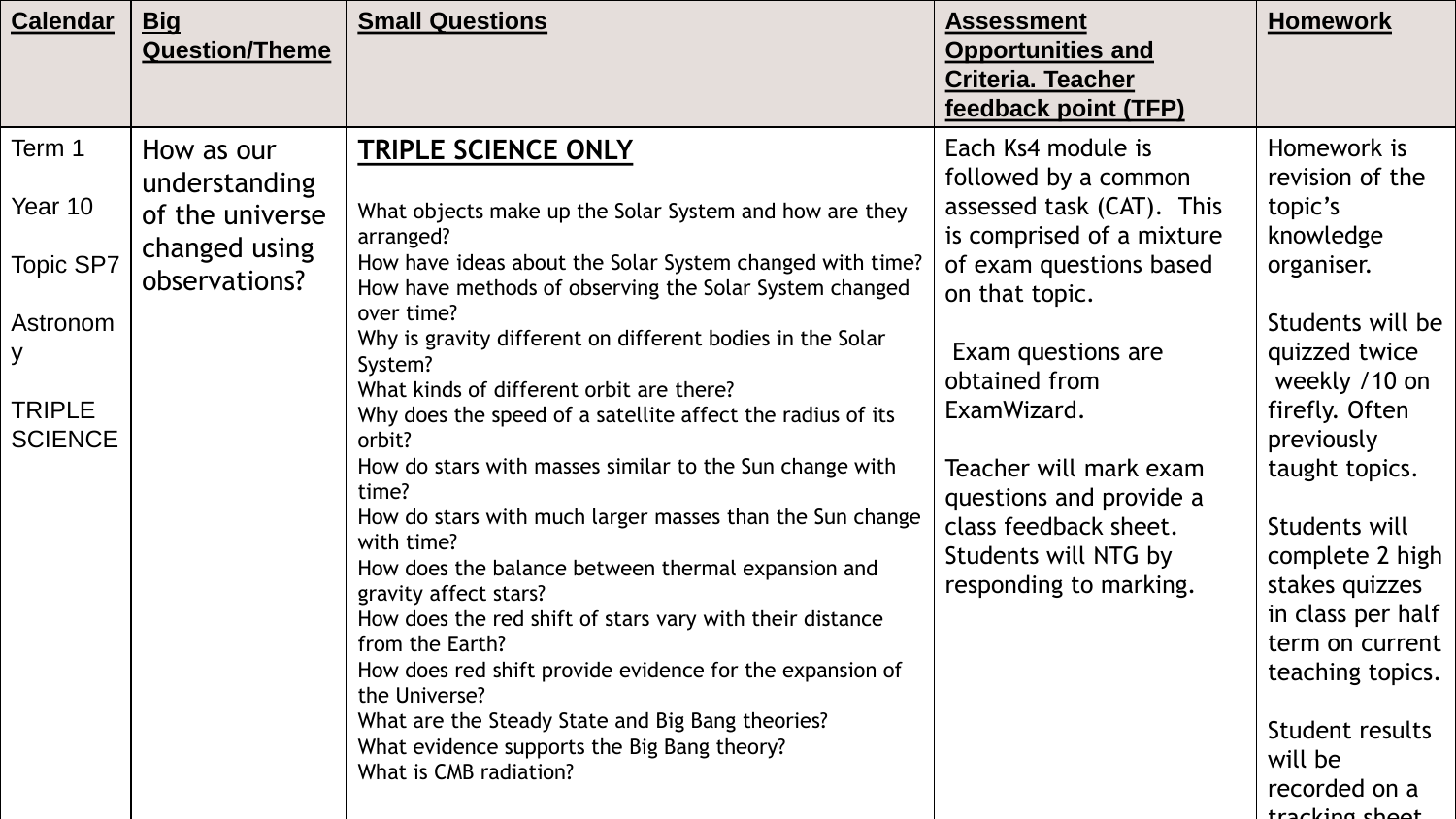| <b>Calendar</b>               | <b>Big</b><br><b>Question/Theme</b>      | <b>Small Questions</b>                                                                                                      | <b>Assessment</b><br><b>Opportunities and</b><br><b>Criteria. Teacher</b><br>feedback point (TFP)                               | <b>Homework</b>                                                      |
|-------------------------------|------------------------------------------|-----------------------------------------------------------------------------------------------------------------------------|---------------------------------------------------------------------------------------------------------------------------------|----------------------------------------------------------------------|
| Term 1<br>Year 10<br>Topic P3 | How do we<br>transfer and<br>use energy? | How is energy transferred between different<br>stores?<br>How can we represent energy transfers in<br>diagrams?             | Each Ks4 module is<br>followed by a common<br>assessed task (CAT). This<br>is comprised of a mixture<br>of exam questions based | Homework is<br>revision of the<br>topic's<br>knowledge<br>organiser. |
| Conserva                      |                                          | What happens to the total amount of energy<br>when energy is transferred?<br>What is efficiency and how do we calculate     | on that topic.<br>Exam questions are                                                                                            | Students will be<br>quizzed twice                                    |
| tion of<br>energy             |                                          | it?<br>How can we reduce unwanted energy<br>transfers?                                                                      | obtained from<br>ExamWizard.                                                                                                    | weekly /10 on<br>firefly. Often<br>previously                        |
|                               |                                          | What does thermal conductivity mean and<br>what factors affect it?<br>How can we reduce unwanted energy                     | Teacher will mark exam<br>questions and provide a<br>class feedback sheet.                                                      | taught topics.<br>Students will                                      |
|                               |                                          | transfers?<br>What factors affect the gravitational                                                                         | Students will NTG by<br>responding to marking.                                                                                  | complete 2 high<br>stakes quizzes<br>in class per half               |
|                               |                                          | potential energy stored in an object?<br>How do you calculate gravitational potential<br>energy?                            |                                                                                                                                 | term on current<br>teaching topics.                                  |
|                               |                                          | How do you calculate the amount of kinetic<br>energy stored in a moving object?<br>What non-renewable resources can we use? |                                                                                                                                 | Student results<br>will be<br>recorded on a<br>tracking shoot        |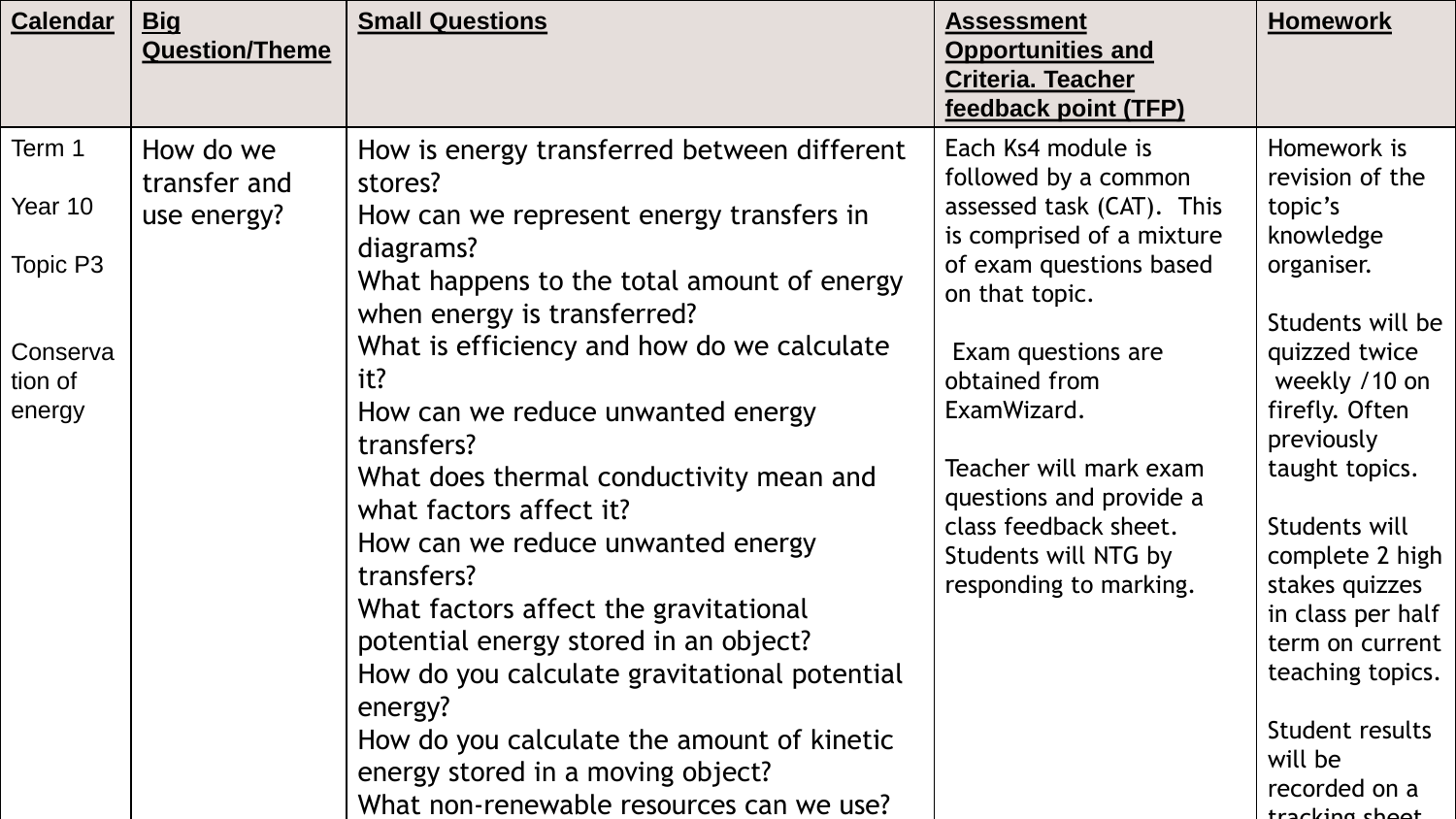| <b>Calendar</b>                               | <u>Big</u><br><b>Question/Theme</b>          | <b>Small Questions</b>                                                                                                                                                                                                                                                                                                                                                                                                                                                                                                                                                                                                                                                                                                                                                                                                                                                                                                                                                                                                                                                                                                                                                                                                                  | <b>Assessment</b><br><b>Opportunities and</b><br><b>Criteria. Teacher</b><br>feedback point (TFP)                                                                                                                                                                                                                                       | <b>Homework</b>                                                                                                                                                                                                                                                                                                                                                 |
|-----------------------------------------------|----------------------------------------------|-----------------------------------------------------------------------------------------------------------------------------------------------------------------------------------------------------------------------------------------------------------------------------------------------------------------------------------------------------------------------------------------------------------------------------------------------------------------------------------------------------------------------------------------------------------------------------------------------------------------------------------------------------------------------------------------------------------------------------------------------------------------------------------------------------------------------------------------------------------------------------------------------------------------------------------------------------------------------------------------------------------------------------------------------------------------------------------------------------------------------------------------------------------------------------------------------------------------------------------------|-----------------------------------------------------------------------------------------------------------------------------------------------------------------------------------------------------------------------------------------------------------------------------------------------------------------------------------------|-----------------------------------------------------------------------------------------------------------------------------------------------------------------------------------------------------------------------------------------------------------------------------------------------------------------------------------------------------------------|
| Term 1<br>Year 10<br>Topic P4<br><b>Waves</b> | What are the<br>characteristics<br>of waves? | What do waves transfer?<br>2.<br>How can we describe waves?<br>3.<br>What is the difference between a longitudinal wave and a<br>transverse wave?<br>How can we calculate the speed (or velocity) of a wave?<br>4.<br>5.<br>How can we measure the speed of sound in air?<br>How can we measure the speed of waves on water?<br>6.<br>What happens when waves refract?<br>7.<br>8.<br>When does refraction occur?<br>9.<br>How does a change in the speed of a wave affect its direction?<br>(H)<br>What happens when waves are reflected or refracted?<br>10.<br>What happens when waves are transmitted or absorbed?<br>11.<br>How are changes in velocity, frequency and wavelength<br>12.<br>related?<br><b>TRIPLE ONLY</b><br>How do our ears work? (H)<br>1.<br>How are sound waves converted to waves in solids? (H)<br>2.<br>3.<br>How does frequency affect the energy transferred to a solid?<br>(H)<br>What is ultrasound? (H)<br>4.<br>5.<br>How is ultrasound used in sonar systems? (H)<br>How is ultrasound used to look inside our bodies? (H)<br>6.<br>7.<br>What is infrasound? (H)<br>How does infrasound travel through the Earth? (H)<br>8.<br>How can infrasound tell us about the inside of the Earth? (H)<br>У. | Each Ks4 module is<br>followed by a common<br>assessed task (CAT). This<br>is comprised of a mixture<br>of exam questions based<br>on that topic.<br>Exam questions are<br>obtained from<br>ExamWizard.<br>Teacher will mark exam<br>questions and provide a<br>class feedback sheet.<br>Students will NTG by<br>responding to marking. | Homework is<br>revision of the<br>topic's<br>knowledge<br>organiser.<br>Students will be<br>quizzed twice<br>weekly /10 on<br>firefly. Often<br>previously<br>taught topics.<br>Students will<br>complete 2 high<br>stakes quizzes<br>in class per half<br>term on current<br>teaching topics.<br>Student results<br>will be<br>recorded on a<br>tracking choot |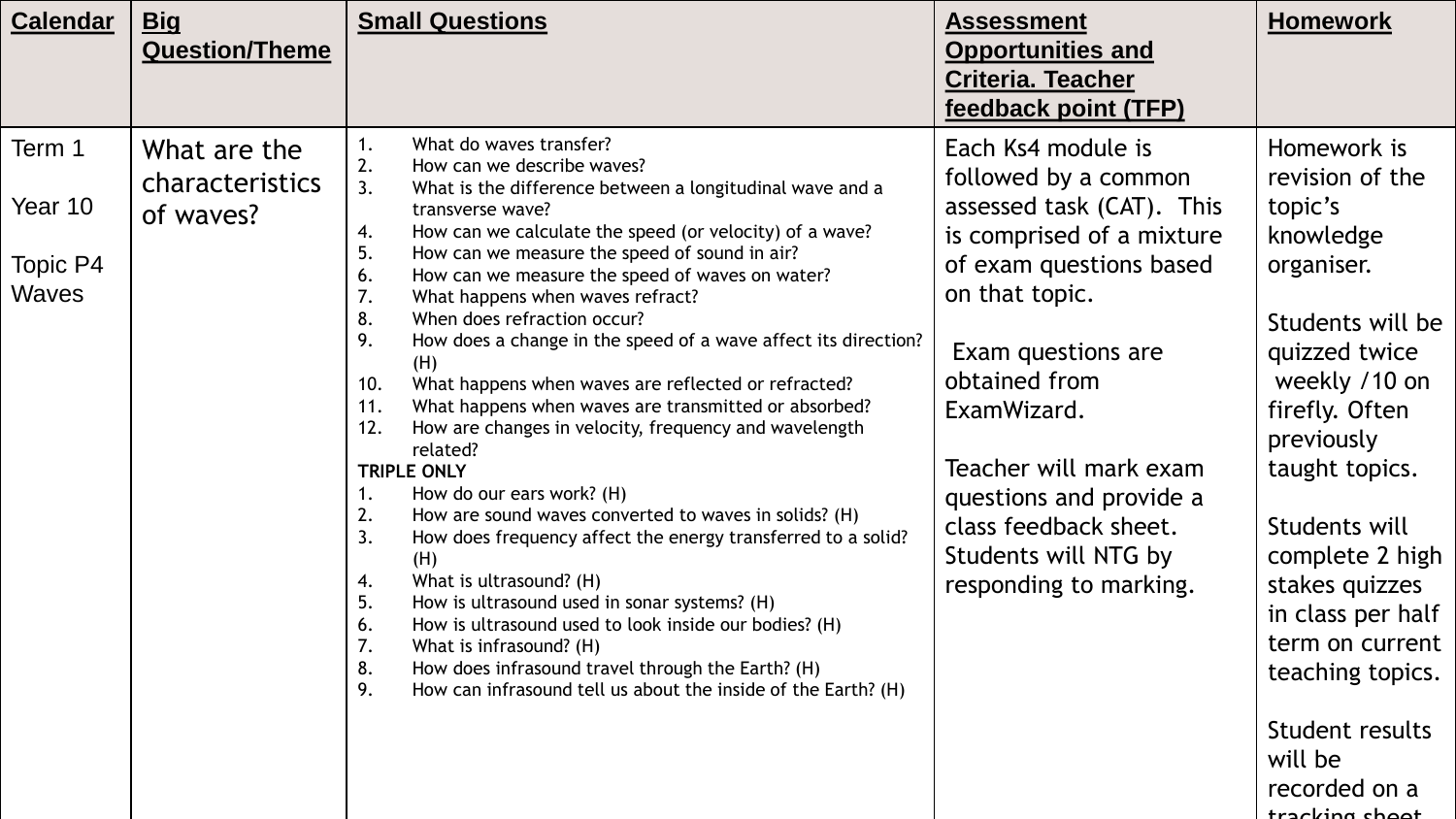| <b>Calendar</b><br><u>Big</u><br><b>Question/Theme</b>                                                                                                                           |                 | <b>Small Questions</b>                                                                                                                                                                                                                                                                                                                                                                                                                                                                                                                                                                                                                                                                                                                                                                                                                                                                                                                                                                                                                                                                                                                                                                                                                                                                                                                                                                        | <b>Assessment</b><br><b>Opportunities and</b><br><b>Criteria. Teacher</b><br>feedback point (TFP)                                                                                                                                                                                                                                       | <b>Homework</b>                                                                                                                                                                                                                                                                                                                                                 |
|----------------------------------------------------------------------------------------------------------------------------------------------------------------------------------|-----------------|-----------------------------------------------------------------------------------------------------------------------------------------------------------------------------------------------------------------------------------------------------------------------------------------------------------------------------------------------------------------------------------------------------------------------------------------------------------------------------------------------------------------------------------------------------------------------------------------------------------------------------------------------------------------------------------------------------------------------------------------------------------------------------------------------------------------------------------------------------------------------------------------------------------------------------------------------------------------------------------------------------------------------------------------------------------------------------------------------------------------------------------------------------------------------------------------------------------------------------------------------------------------------------------------------------------------------------------------------------------------------------------------------|-----------------------------------------------------------------------------------------------------------------------------------------------------------------------------------------------------------------------------------------------------------------------------------------------------------------------------------------|-----------------------------------------------------------------------------------------------------------------------------------------------------------------------------------------------------------------------------------------------------------------------------------------------------------------------------------------------------------------|
| Term 1<br>How does<br>genes produce<br>Year 10<br>our features<br>and allow<br>Topic B3<br>features to be<br>passed on from<br><b>Genetics</b><br>parents to their<br>offspring? | 4.<br>(H)<br>5. | 1. What is meiosis?<br>2. Why is meiosis necessary for sexual reproduction?<br>3. What is a gamete?<br>What is the structure of DNA?<br>5. What is an allele?<br>6. How is the sex of offspring determined in humans?<br>7. How do we use family pedigrees to show inheritance?<br>8. What is a mutation and how do they cause variation? (H)<br>9. What is the difference between genetic and environmental variation?<br>10. What is the difference between continuous and discontinuous<br>variation? (H)<br>TRIPLE SCIENCE ONLY<br>1. What is the HGP?<br>2. What are the benefits of mapping the human genome?<br>3. How can sequencing a person's genome influence their medical<br>treatments?<br>4. What is protein synthesis?<br>What happens in transcription<br>6. What is translation?<br>7. What is a mutation and how can it alter the function of a protein?<br>8. How is the triplet code used for the production of proteins?<br>9. What did Mendel's experiments show?<br>10. Before Mendel, why did scientists struggle to understand inheritance?<br>11. Can you use diagrams (punnett squares) to represent monohybrid<br>inheritance and probable outcomes?<br>12. What is codominance?<br>13. How are blood groups inheited?<br>14. Why do more men than women suffer from sex linked genetic<br>disorders?<br>15. What is a mutation and how do they cause variation? | Each Ks4 module is<br>followed by a common<br>assessed task (CAT). This<br>is comprised of a mixture<br>of exam questions based<br>on that topic.<br>Exam questions are<br>obtained from<br>ExamWizard.<br>Teacher will mark exam<br>questions and provide a<br>class feedback sheet.<br>Students will NTG by<br>responding to marking. | Homework is<br>revision of the<br>topic's<br>knowledge<br>organiser.<br>Students will be<br>quizzed twice<br>weekly /10 on<br>firefly. Often<br>previously<br>taught topics.<br>Students will<br>complete 2 high<br>stakes quizzes<br>in class per half<br>term on current<br>teaching topics.<br>Student results<br>will be<br>recorded on a<br>tracking choot |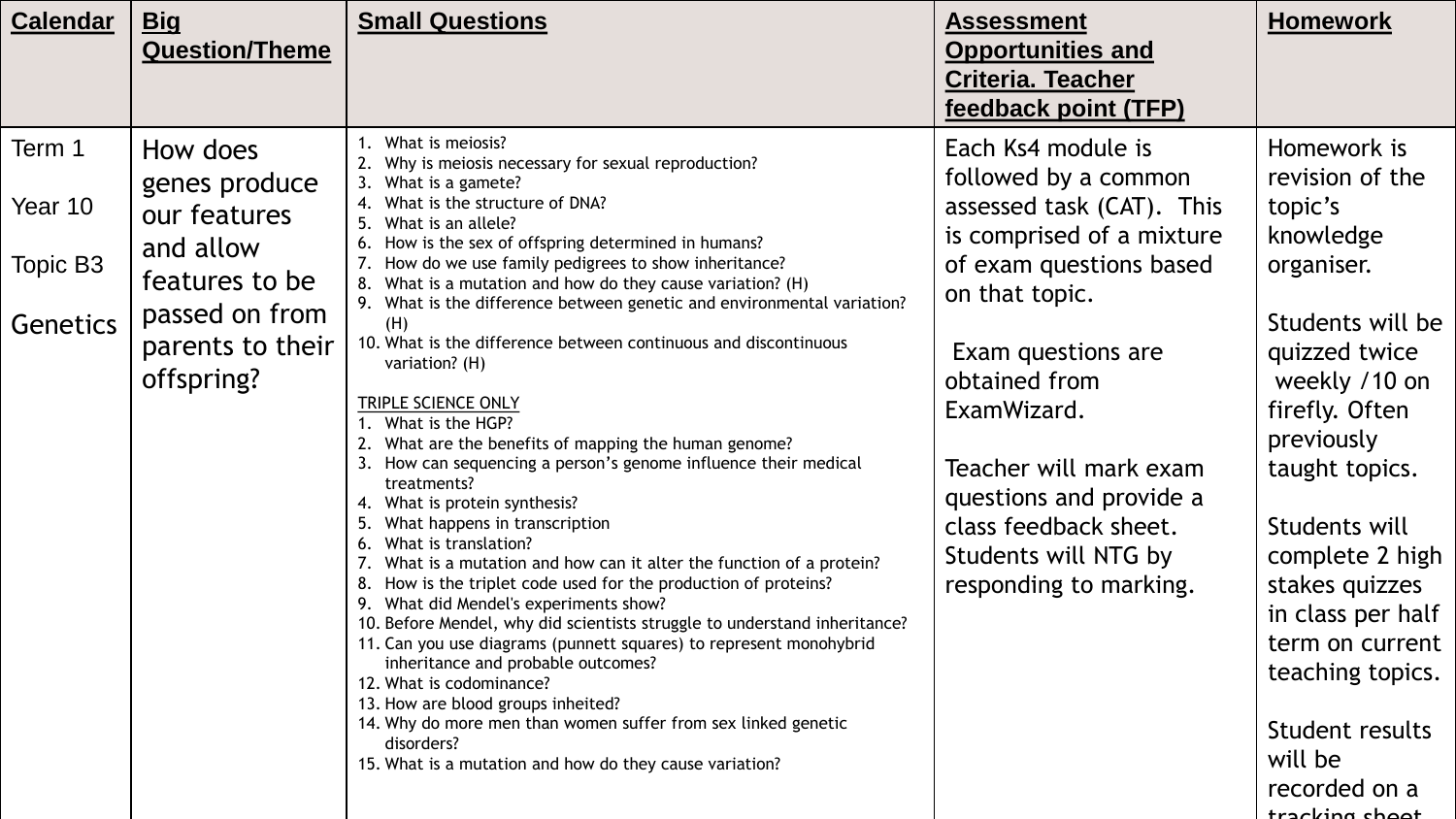| <b>Calendar</b>                                                                                     | <u>Big</u><br><b>Question/Theme</b>                                                                                                                                                                                                                             | <b>Small Questions</b>                                                                                                                                                                                                                                                                                                                                                                                                                                                                                                                                                                                                                                                                                                                                                                                                                                                                                                                                                                                                                                                                                                                                                                                                                                                                                                                                                                                                                                                                                                                                                                                                                                                                                                                                                                            | <b>Assessment</b><br><b>Opportunities and</b><br><b>Criteria. Teacher</b><br>feedback point (TFP)                                                                                                                                                                                                                                       | <b>Homework</b>                                                                                                                                                                                                                                                                                                                               |
|-----------------------------------------------------------------------------------------------------|-----------------------------------------------------------------------------------------------------------------------------------------------------------------------------------------------------------------------------------------------------------------|---------------------------------------------------------------------------------------------------------------------------------------------------------------------------------------------------------------------------------------------------------------------------------------------------------------------------------------------------------------------------------------------------------------------------------------------------------------------------------------------------------------------------------------------------------------------------------------------------------------------------------------------------------------------------------------------------------------------------------------------------------------------------------------------------------------------------------------------------------------------------------------------------------------------------------------------------------------------------------------------------------------------------------------------------------------------------------------------------------------------------------------------------------------------------------------------------------------------------------------------------------------------------------------------------------------------------------------------------------------------------------------------------------------------------------------------------------------------------------------------------------------------------------------------------------------------------------------------------------------------------------------------------------------------------------------------------------------------------------------------------------------------------------------------------|-----------------------------------------------------------------------------------------------------------------------------------------------------------------------------------------------------------------------------------------------------------------------------------------------------------------------------------------|-----------------------------------------------------------------------------------------------------------------------------------------------------------------------------------------------------------------------------------------------------------------------------------------------------------------------------------------------|
| Term 1<br>Year 10<br>Topic B4<br><b>Natural</b><br>Selectio<br>n and<br>Genetic<br>Modifica<br>tion | How has the<br>theory of<br>evolution<br>developed?<br>What are the<br>benefits and<br>risks of<br>selective<br>breeding and<br>genetic<br>engineering?<br>Why are tissue<br>culture, GMOs,<br>fertilisers and<br>biological<br>control used in<br>agriculture? | 1) What is evolution?<br>2) How do fossils, stone tools and genetic analysis provide evidence for evolution?<br>3) What is natural selection and how has it lead to evolution?<br>4) How did Darwin and Wallace come up with the idea of natural selection?<br>5) How does antibiotic resistance in bacteria provide evidence to support Darwin's<br>theory?<br>6) How are organisms classified as five kingdoms?<br>7) How has genetic analysis changed our understanding of evolution?<br>8) How are organisms classified as three domains?<br>9) How are organisms classified as five kingdoms?<br>10) How has genetic analysis changed our understanding of evolution?<br>11) How are organisms classified as three domains?<br>12) What is the difference between breeds and varieties?<br>13) How is selective breeding carried out?<br>14) What are the benefits and risks of selective breeding?<br>15) How AND why do we genetically engineer organisms?<br>16) What are the benefits and risks of genetic engineering?<br><b>TRIPLE ONLY</b><br>1) What has been the impact of evolution by natural selection on modern<br><b>Biology?</b><br>2) How does evidence in changes in vertebrate limbs support evolution by<br>natural selection?<br>3) What is tissue culture and how is it carried out?<br>4) What are the advantages of using tissue culture in medical research and<br>plant breeding?<br>5) How can crop plants be modified to make them resistant to insects?<br>6) What are the advantages and disadvantages of producing GM organisms?<br>7) What is the difference between biological and chemical control?<br>8) What are the advantages and disadvantages of using chemical control?<br>9) What are the advantages and disadvantages of using biological control? | Each Ks4 module is<br>followed by a common<br>assessed task (CAT). This<br>is comprised of a mixture<br>of exam questions based<br>on that topic.<br>Exam questions are<br>obtained from<br>ExamWizard.<br>Teacher will mark exam<br>questions and provide a<br>class feedback sheet.<br>Students will NTG by<br>responding to marking. | Homework is<br>revision of the<br>topic's<br>knowledge<br>organiser.<br>Students will be<br>quizzed twice<br>weekly /10 on<br>firefly. Often<br>previously<br>taught topics.<br>Students will<br>complete 2 high<br>stakes quizzes<br>in class per half<br>term on current<br>teaching topics.<br>Student results<br>will be<br>recorded on a |

tracking shoot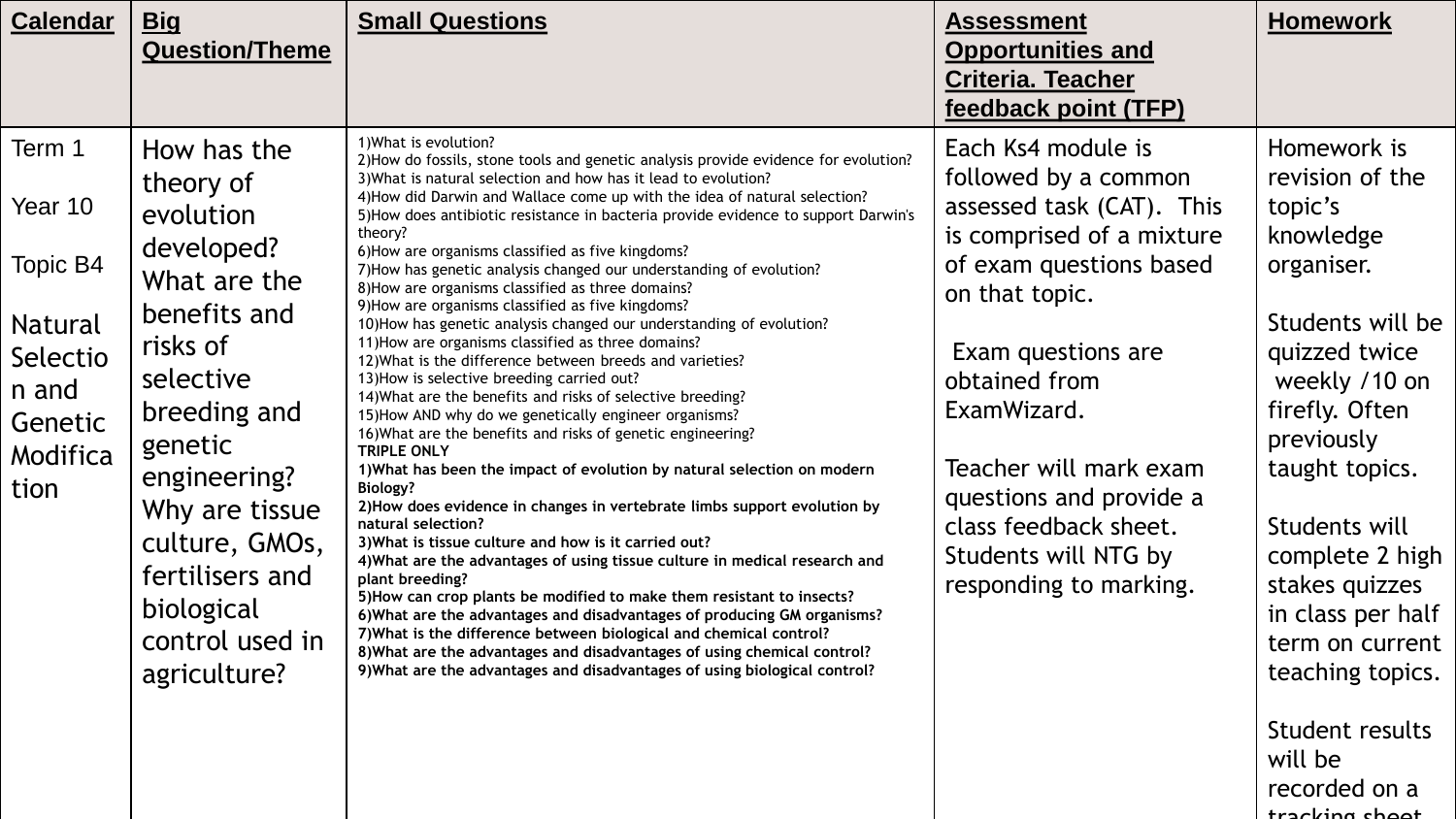| <b>Calendar</b>                                                                                                                            | <u>Big</u><br><b>Question/Theme</b> | <b>Small Questions</b>                                                                                                                                                                                                                                                                                                                                                                                                                                                                                                                                                                                                                                                                                                                                                                                                                                                                                                                                                                                                                                                                                                                                                                                                                                                                                                                                                                                                                                                                                                                                                                                                                                                                                                                                                                                                                                                                                                                                                                                                                                                                                                                                      | <b>Assessment</b><br><b>Opportunities and</b><br><b>Criteria. Teacher</b><br>feedback point (TFP)                                                                                                                                                                                                                                       | <b>Homework</b>                                                                                                                                                                                                                                                                                                                                                 |
|--------------------------------------------------------------------------------------------------------------------------------------------|-------------------------------------|-------------------------------------------------------------------------------------------------------------------------------------------------------------------------------------------------------------------------------------------------------------------------------------------------------------------------------------------------------------------------------------------------------------------------------------------------------------------------------------------------------------------------------------------------------------------------------------------------------------------------------------------------------------------------------------------------------------------------------------------------------------------------------------------------------------------------------------------------------------------------------------------------------------------------------------------------------------------------------------------------------------------------------------------------------------------------------------------------------------------------------------------------------------------------------------------------------------------------------------------------------------------------------------------------------------------------------------------------------------------------------------------------------------------------------------------------------------------------------------------------------------------------------------------------------------------------------------------------------------------------------------------------------------------------------------------------------------------------------------------------------------------------------------------------------------------------------------------------------------------------------------------------------------------------------------------------------------------------------------------------------------------------------------------------------------------------------------------------------------------------------------------------------------|-----------------------------------------------------------------------------------------------------------------------------------------------------------------------------------------------------------------------------------------------------------------------------------------------------------------------------------------|-----------------------------------------------------------------------------------------------------------------------------------------------------------------------------------------------------------------------------------------------------------------------------------------------------------------------------------------------------------------|
| Term 1<br>and Term<br>$\overline{2}$<br>Year 10<br>Topic B5<br>Health,<br><b>Disease</b><br>and the<br>Develop<br>ment of<br>Medicine<br>S | What can<br>impact health?          | 1) What is health?<br>2) What is the difference between a communicable and non-communicable disease?<br>3) Why can having one disease increase the chance of getting another?<br>4) What do non-communicable diseases have in common?<br>5) How can diet affect malnutrition?<br>6) Why does alcohol cause problems for people and for society?<br>7) What is obesity?<br>8) How do you calculate BMI?<br>9) What does waist to hip ratio tell you?<br>10) What is cardiovascular disease?<br>11) What effect do smoking and obesity have on the risk of developing CVD?<br>12) What are the range of treatments for CVD?<br>13) What are pathogens?<br>14) Which pathogens cause some common infections?<br>15) What are the symptoms of some common infections?<br>16) How can pathogens spread?<br>17) How can the spread of pathogens be reduced or prevented?<br>18) How do physical and chemical barriers of the body protect against infection?<br>19) How can you spread of sexually transmitted infection be reduced or prevented?<br>20) What is the function of the immune system?<br>21) What is the difference between a phagocyte and lymphocyte?<br>22) How does the immune system attack a pathogen?<br>23) How does immunisation protect the body from disease?<br>TRIPLE ONLY<br>1) What is a virus?<br>2) What happens in the lytic and lysogenic pathways of a virus' life cycle?<br>3) How can we compare the effects of viruses?<br>4) How do plants protect themselves using physical barriers and chemical substances?<br>5) How do we use some of the substances plants make to protect themselves?<br>6) Why is aseptic technique important when testing the activity of plant substances on bacteria?<br>7) How does observing visible symptoms help in the identification of a plant disease?<br>8) How do distribution analysis and diagnostic testing help in the identification of a plant disease?<br>9) How are medicines developed?<br>10) What are antibiotics and why are they useful?<br>11) What are monoclonal antibodies?<br>12) How are monoclonal antibodies produced?<br>13) How are monoclonal antibodies used? | Each Ks4 module is<br>followed by a common<br>assessed task (CAT). This<br>is comprised of a mixture<br>of exam questions based<br>on that topic.<br>Exam questions are<br>obtained from<br>ExamWizard.<br>Teacher will mark exam<br>questions and provide a<br>class feedback sheet.<br>Students will NTG by<br>responding to marking. | Homework is<br>revision of the<br>topic's<br>knowledge<br>organiser.<br>Students will be<br>quizzed twice<br>weekly /10 on<br>firefly. Often<br>previously<br>taught topics.<br>Students will<br>complete 2 high<br>stakes quizzes<br>in class per half<br>term on current<br>teaching topics.<br>Student results<br>will be<br>recorded on a<br>tracking chool |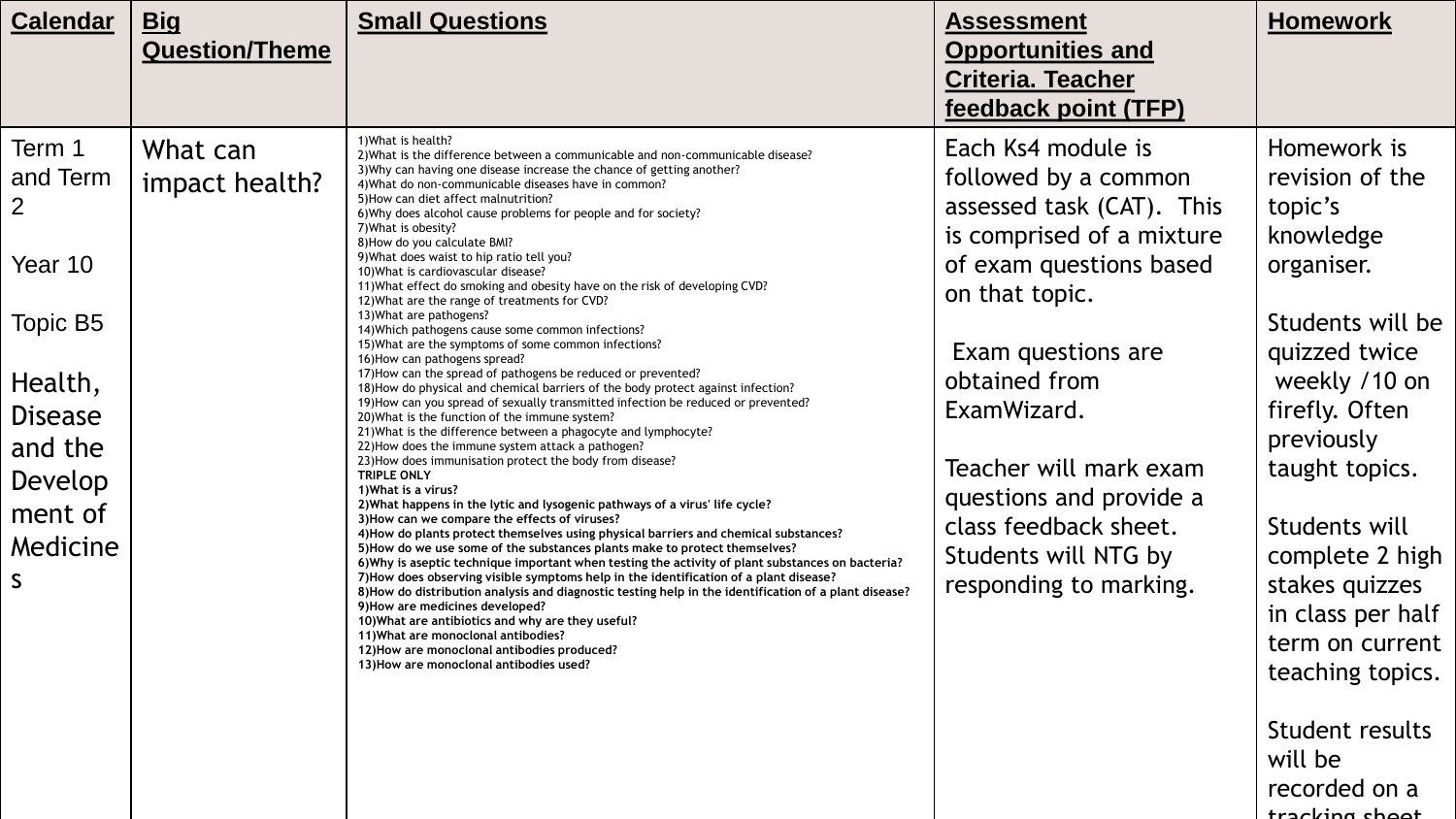| <b>Calendar</b>                 | <u>Big</u><br><b>Question/Theme</b> | <b>Small Questions</b>                                                                                                                                                                                                                                       | <b>Assessment</b><br><b>Opportunities and</b><br><b>Criteria. Teacher</b><br>feedback point (TFP) | <b>Homework</b>                                                                                                |
|---------------------------------|-------------------------------------|--------------------------------------------------------------------------------------------------------------------------------------------------------------------------------------------------------------------------------------------------------------|---------------------------------------------------------------------------------------------------|----------------------------------------------------------------------------------------------------------------|
| Term 1                          | What are the                        | <b>TRIPLE SCIENCE ONLY</b>                                                                                                                                                                                                                                   | Each Ks4 module is<br>followed by a common                                                        | Homework is<br>revision of the                                                                                 |
| Year 10                         | properties and<br>uses of metals?   | Where are the transition metals found in the periodic<br>table?                                                                                                                                                                                              | assessed task (CAT). This<br>is comprised of a mixture                                            | topic's<br>knowledge                                                                                           |
| <b>Topic</b><br><b>SC13</b>     |                                     | What are the typical properties of transition metals?<br>What properties of iron make it a transition metal?                                                                                                                                                 | of exam questions based<br>on that topic.                                                         | organiser.                                                                                                     |
| Transition<br><b>Metals</b>     |                                     | Why do metals corrode?<br>How can the surface of iron be protected from rusting?<br>How does sacrificial protection protect iron from rusting?<br>What is electroplating?                                                                                    | Exam questions are<br>obtained from                                                               | Students will be<br>quizzed twice<br>weekly /10 on                                                             |
| <b>TRIPLE</b><br><b>SCIENCE</b> |                                     | Why are metals electroplated?<br>How is electroplating done?<br>What is an alloy?<br>Why is iron mixed with other metals to make alloy steels?                                                                                                               | ExamWizard.<br>Teacher will mark exam<br>questions and provide a                                  | firefly. Often<br>previously<br>taught topics.                                                                 |
|                                 |                                     | Why are alloys often stronger than pure metals?<br>What are some common uses for aluminium, copper and<br>gold?<br>What are some common alloys containing aluminium or<br>copper?<br>What are different metals or their alloys chosen for<br>different uses? | class feedback sheet.<br>Students will NTG by<br>responding to marking.                           | Students will<br>complete 2 high<br>stakes quizzes<br>in class per half<br>term on current<br>teaching topics. |
|                                 |                                     |                                                                                                                                                                                                                                                              |                                                                                                   | Student results<br>will be<br>recorded on a<br>trackina cho                                                    |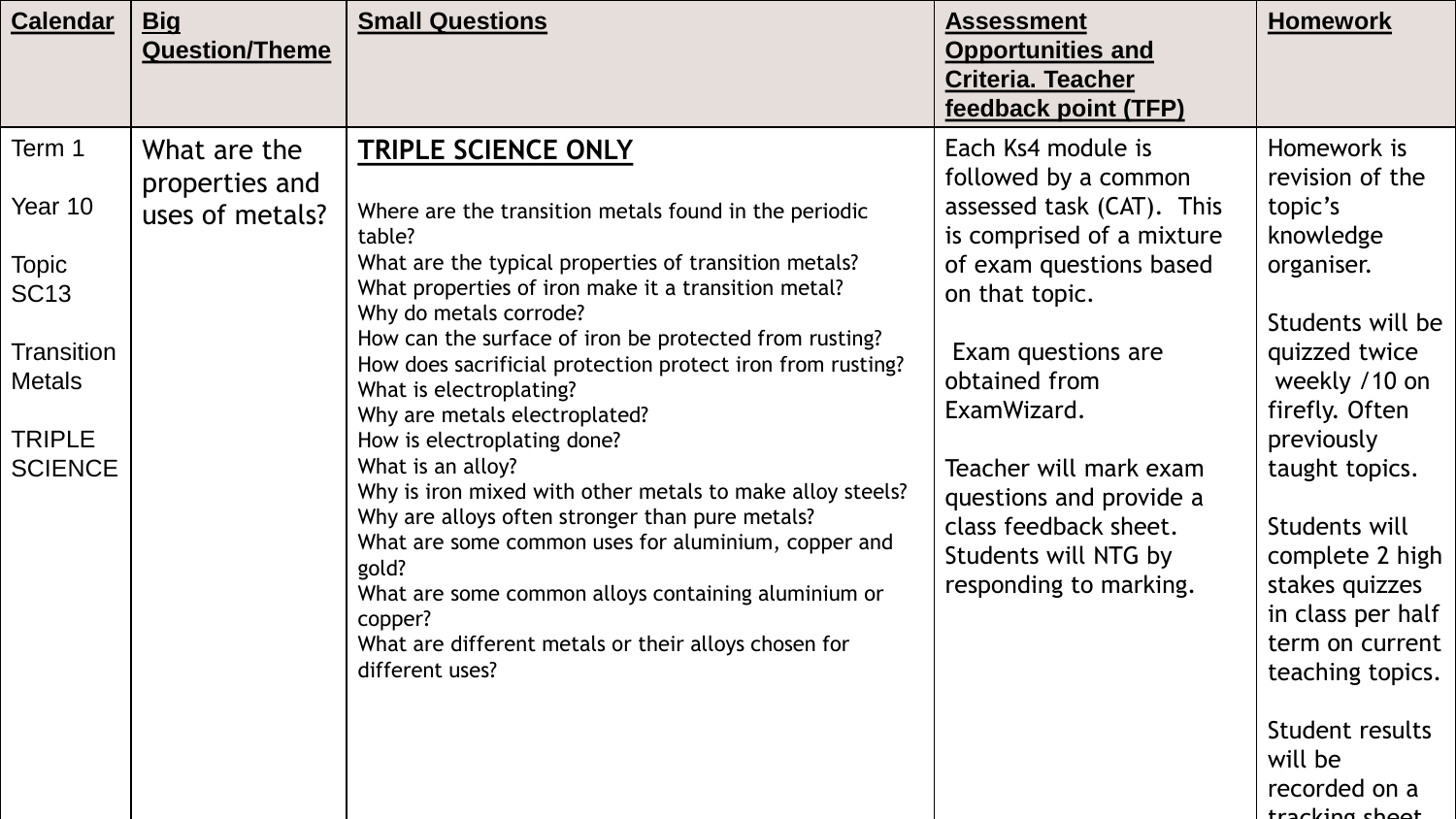| <b>Calendar</b>              | <u>Big</u><br><b>Question/Theme</b>                                                             | <b>Small Questions</b>                                                                                                                                                                                                                                                                                                                                                                                                                                                                                                                                                                                                                                                                                                    | <b>Assessment</b><br><b>Opportunities and</b><br><b>Criteria. Teacher</b><br>feedback point (TFP)                                                                                                                                                                                                                                       | <b>Homework</b>                                                                                                                                                                                                                                                                                                                                            |
|------------------------------|-------------------------------------------------------------------------------------------------|---------------------------------------------------------------------------------------------------------------------------------------------------------------------------------------------------------------------------------------------------------------------------------------------------------------------------------------------------------------------------------------------------------------------------------------------------------------------------------------------------------------------------------------------------------------------------------------------------------------------------------------------------------------------------------------------------------------------------|-----------------------------------------------------------------------------------------------------------------------------------------------------------------------------------------------------------------------------------------------------------------------------------------------------------------------------------------|------------------------------------------------------------------------------------------------------------------------------------------------------------------------------------------------------------------------------------------------------------------------------------------------------------------------------------------------------------|
| Term 1<br>Year 9<br>Topic C4 | How does an<br>elements place<br>in the periodic<br>table relate to<br>its atomic<br>structure? | What are the symbols of some common<br>1.<br>elements?<br>How did Mendeleev arrange elements<br><b>2.</b><br>into a periodic table?<br>How did Mendeleev use his table to<br>3.<br>predict the properties of undiscovered<br>elements?<br>Why was Mendeleev right to alter the<br>4.<br>order of some elements in his table?<br>What is an elements atomic number?<br>5.<br>How are the elements arranged in the<br>6.<br>modern periodic table?<br>What information does an electronic<br>7.<br>configuration give?<br>How do you work out and show the<br>8.<br>electronic configuration of an element?<br>How is the electronic configuration of an<br>9.<br>element related to its position in the<br>periodic table? | Each Ks4 module is<br>followed by a common<br>assessed task (CAT). This<br>is comprised of a mixture<br>of exam questions based<br>on that topic.<br>Exam questions are<br>obtained from<br>ExamWizard.<br>Teacher will mark exam<br>questions and provide a<br>class feedback sheet.<br>Students will NTG by<br>responding to marking. | Homework is<br>revision of the<br>topic's<br>knowledge<br>organiser.<br>Students will be<br>quizzed twice<br>weekly /10 on<br>firefly. Often<br>previously<br>taught topics.<br>Students will<br>complete 2 high<br>stakes quizzes<br>in class per half<br>term on current<br>teaching topics.<br>Student results<br>will be<br>recorded on a<br>trackions |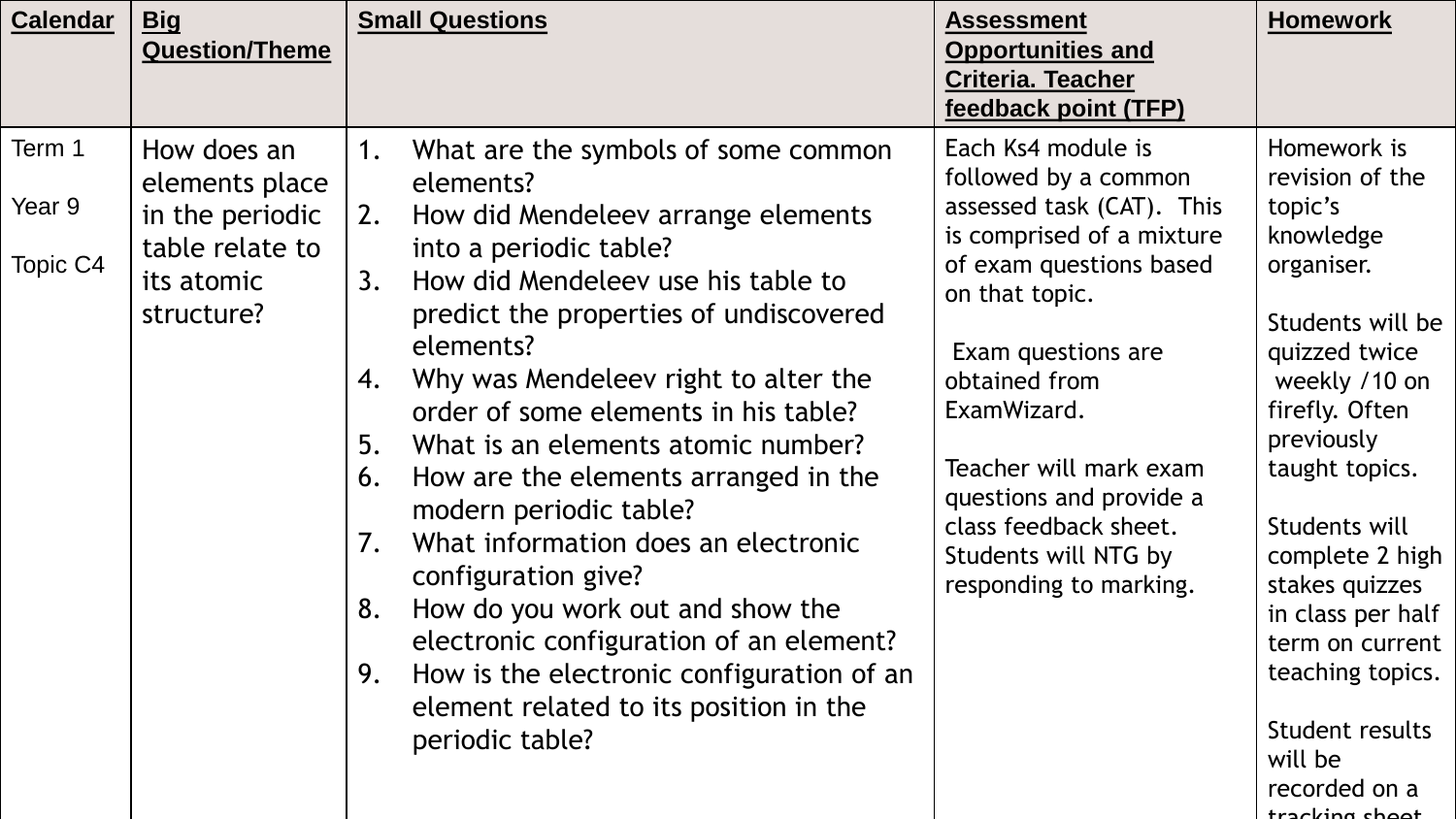| <b>Calendar</b>                                                 | <b>Big</b><br><b>Question/Theme</b>                                                             | <b>Small Questions</b>                                                                                                                                                                                                                                                                                                                                                                                                                                                                                                     | <b>Assessment</b><br><b>Opportunities and</b><br><b>Criteria. Teacher</b><br>feedback point (TFP)                                                                                                                                                                                                                                       | <b>Homework</b>                                                                                                                                                                                                                                                                                                                                                 |
|-----------------------------------------------------------------|-------------------------------------------------------------------------------------------------|----------------------------------------------------------------------------------------------------------------------------------------------------------------------------------------------------------------------------------------------------------------------------------------------------------------------------------------------------------------------------------------------------------------------------------------------------------------------------------------------------------------------------|-----------------------------------------------------------------------------------------------------------------------------------------------------------------------------------------------------------------------------------------------------------------------------------------------------------------------------------------|-----------------------------------------------------------------------------------------------------------------------------------------------------------------------------------------------------------------------------------------------------------------------------------------------------------------------------------------------------------------|
| Term 1<br>Year 10<br>Topic C5<br><b>lonic</b><br><b>Bonding</b> | Can you link<br>the properties<br>of ionic<br>compounds to<br>their formation<br>and structure? | How are jons formed?<br>How can the numbers of subatomic particles<br>in an ion be calculated?<br>What is an ionic bond?<br>What is an ionic lattice?<br>What holds the ions together?<br>How can we work out the formula of an ionic<br>compound?<br>What particles and forces are present in ionic<br>compounds?<br>Why do ionic compounds have high melting<br>points and boiling points?<br>Why do ionic compounds conduct electricity<br>when they are liquids or dissolved in water<br>but not when they are solids? | Each Ks4 module is<br>followed by a common<br>assessed task (CAT). This<br>is comprised of a mixture<br>of exam questions based<br>on that topic.<br>Exam questions are<br>obtained from<br>ExamWizard.<br>Teacher will mark exam<br>questions and provide a<br>class feedback sheet.<br>Students will NTG by<br>responding to marking. | Homework is<br>revision of the<br>topic's<br>knowledge<br>organiser.<br>Students will be<br>quizzed twice<br>weekly /10 on<br>firefly. Often<br>previously<br>taught topics.<br>Students will<br>complete 2 high<br>stakes quizzes<br>in class per half<br>term on current<br>teaching topics.<br>Student results<br>will be<br>recorded on a<br>tracking shoot |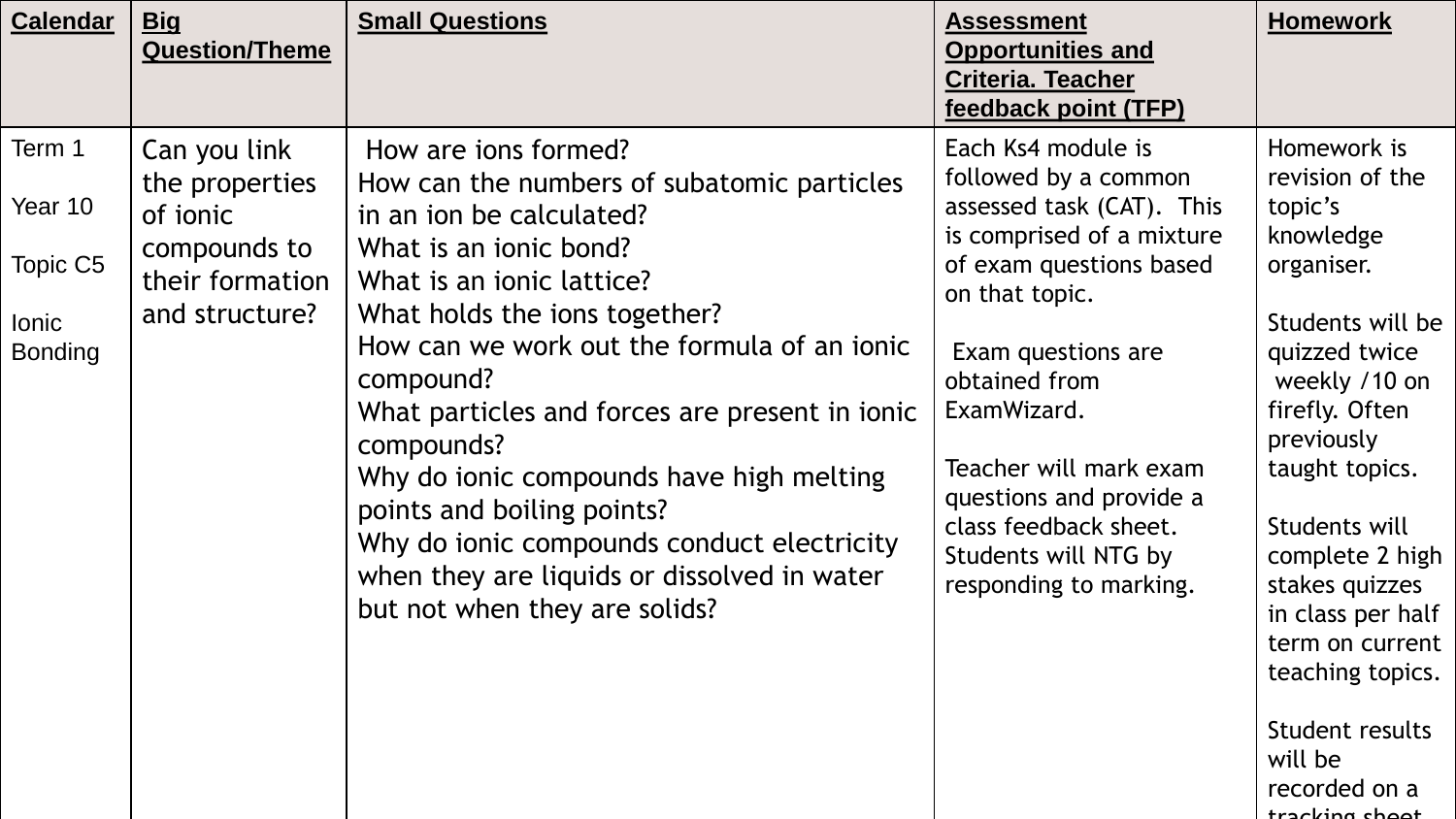| <b>Calendar</b>               | <b>Big</b><br><b>Question/Theme</b>                 | <b>Small Questions</b>                                                                                                                                                                  | <b>Assessment</b><br><b>Opportunities and</b><br><b>Criteria. Teacher</b><br>feedback point (TFP)                                                                                  | <b>Homework</b>                                                                                                                                                                                                                                                                         |
|-------------------------------|-----------------------------------------------------|-----------------------------------------------------------------------------------------------------------------------------------------------------------------------------------------|------------------------------------------------------------------------------------------------------------------------------------------------------------------------------------|-----------------------------------------------------------------------------------------------------------------------------------------------------------------------------------------------------------------------------------------------------------------------------------------|
| Term 1<br>Year 10<br>Topic C6 | How can non-<br>metals form<br>simple<br>molecules? | What are the names of some simple covalent<br>molecules?<br>How are covalent bonds formed?<br>How can dot and cross diagrams be used to<br>explain the formation of covalent molecules? | Each Ks4 module is<br>followed by a common<br>assessed task (CAT). This<br>is comprised of a mixture<br>of exam questions based<br>on that topic.                                  | Homework is<br>revision of the<br>topic's<br>knowledge<br>organiser.                                                                                                                                                                                                                    |
| Covalent<br><b>Bonding</b>    |                                                     |                                                                                                                                                                                         | Exam questions are<br>obtained from<br>ExamWizard.<br>Teacher will mark exam<br>questions and provide a<br>class feedback sheet.<br>Students will NTG by<br>responding to marking. | Students will be<br>quizzed twice<br>weekly /10 on<br>firefly. Often<br>previously<br>taught topics.<br>Students will<br>complete 2 high<br>stakes quizzes<br>in class per half<br>term on current<br>teaching topics.<br>Student results<br>will be<br>recorded on a<br>tracking shoot |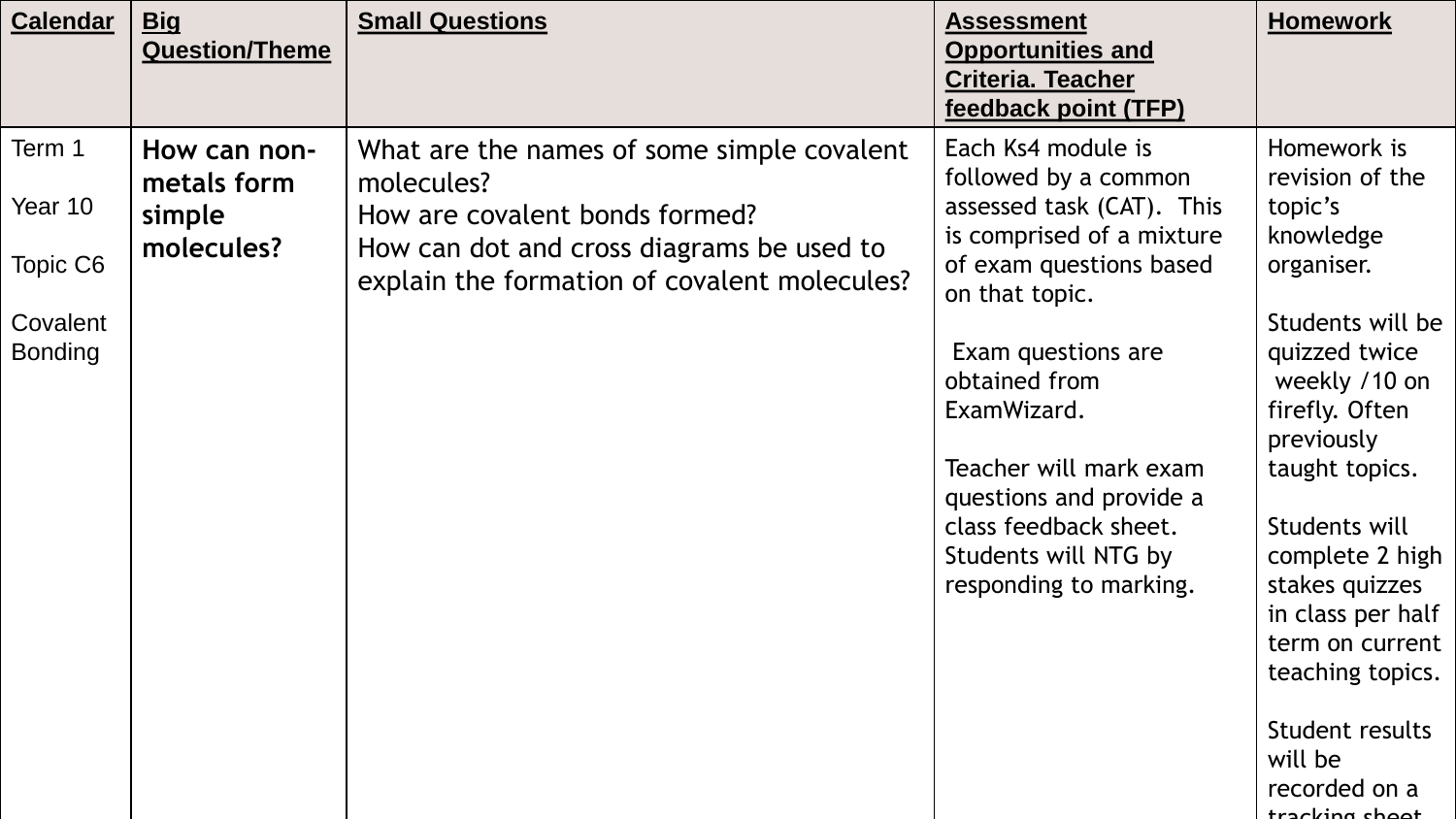| <b>Calendar</b>                                                       | <b>Big</b><br><b>Question/Theme</b>                                      | <b>Small Questions</b>                                                                                                                                                                                                                                                                                                                                                                                                                                                                                                                                                                                                                                    | <b>Assessment</b><br><b>Opportunities and</b><br><b>Criteria. Teacher</b><br>feedback point (TFP)                                                                                                                                                                                                                                       | <b>Homework</b>                                                                                                                                                                                                                                                                                                                                                 |
|-----------------------------------------------------------------------|--------------------------------------------------------------------------|-----------------------------------------------------------------------------------------------------------------------------------------------------------------------------------------------------------------------------------------------------------------------------------------------------------------------------------------------------------------------------------------------------------------------------------------------------------------------------------------------------------------------------------------------------------------------------------------------------------------------------------------------------------|-----------------------------------------------------------------------------------------------------------------------------------------------------------------------------------------------------------------------------------------------------------------------------------------------------------------------------------------|-----------------------------------------------------------------------------------------------------------------------------------------------------------------------------------------------------------------------------------------------------------------------------------------------------------------------------------------------------------------|
| Term 1<br>Year 10<br>Topic C7<br>Types of<br>substanc<br>$\mathbf{e}$ | How does the<br>structure of<br>compounds<br>affect their<br>properties? | Why do simple molecular compounds have<br>low boiling and melting points?<br>Why are simple molecular compounds poor<br>conductors of electricity?<br>What is a polymer?<br>How are simple molecular structures<br>different from giant covalent structures?<br>What are the differences in structure<br>between the different allotropes of carbon?<br>How do we explain the properties and uses of<br>graphite, diamond and fullerenes?<br>What are the typical physical properties of<br>metals and non-metals?<br>How are the particles arranged in metals?<br>How can we explain the properties of a metal<br>in terms of its bonding and structure? | Each Ks4 module is<br>followed by a common<br>assessed task (CAT). This<br>is comprised of a mixture<br>of exam questions based<br>on that topic.<br>Exam questions are<br>obtained from<br>ExamWizard.<br>Teacher will mark exam<br>questions and provide a<br>class feedback sheet.<br>Students will NTG by<br>responding to marking. | Homework is<br>revision of the<br>topic's<br>knowledge<br>organiser.<br>Students will be<br>quizzed twice<br>weekly /10 on<br>firefly. Often<br>previously<br>taught topics.<br>Students will<br>complete 2 high<br>stakes quizzes<br>in class per half<br>term on current<br>teaching topics.<br>Student results<br>will be<br>recorded on a<br>tracking chool |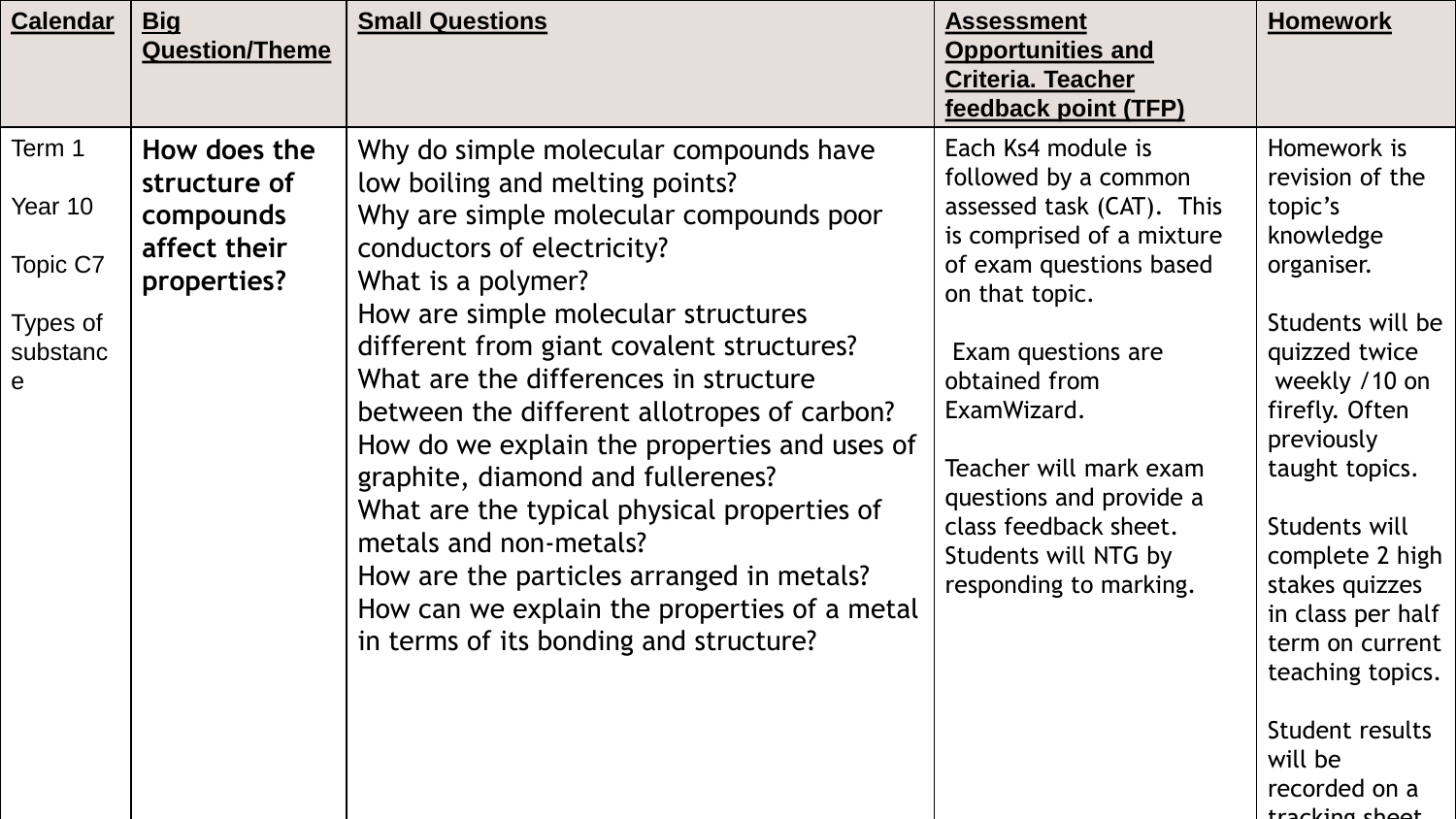| <b>Calendar</b>                                                                                                              | <b>Big</b><br><b>Question/Theme</b>                              | <b>Small Questions</b>                                                                                                                                                                                                                                                                                                                                                                                                                                                                                                                                                                                                                                                                                                                                                                                                                                                                                                                                                                        | <b>Assessment</b><br><b>Opportunities and</b><br><b>Criteria. Teacher</b><br>feedback point (TFP)                                                                                                                                                                                                                                       | <b>Homework</b>                                                                                                                                                                                                                                                                                                                                            |
|------------------------------------------------------------------------------------------------------------------------------|------------------------------------------------------------------|-----------------------------------------------------------------------------------------------------------------------------------------------------------------------------------------------------------------------------------------------------------------------------------------------------------------------------------------------------------------------------------------------------------------------------------------------------------------------------------------------------------------------------------------------------------------------------------------------------------------------------------------------------------------------------------------------------------------------------------------------------------------------------------------------------------------------------------------------------------------------------------------------------------------------------------------------------------------------------------------------|-----------------------------------------------------------------------------------------------------------------------------------------------------------------------------------------------------------------------------------------------------------------------------------------------------------------------------------------|------------------------------------------------------------------------------------------------------------------------------------------------------------------------------------------------------------------------------------------------------------------------------------------------------------------------------------------------------------|
| Term 1<br>and 2<br>Year 10<br><b>Topic</b><br><b>SC14</b><br>Quantitati<br>ve<br>analysis<br><b>TRIPLE</b><br><b>SCIENCE</b> | Why is<br>quantitative<br>analysis<br>important in<br>Chemistry? | <b>TRIPLE SCIENCE ONLY</b><br>What is meant by the terms theoretical yield and actual<br>yield of a reaction?<br>How do you calculate the percentage yield of a reaction?<br>What are some reasons for the actual yield being less than<br>the theoretical yield?<br>What is meant by atom economy of a reaction?<br>How do you calculate the atom economy of a reaction?<br>How is data used on the best way to manufacture a<br>product?<br>How do you calculate the concentration of a solution in g<br>$dm^{-3}$ ?<br>How do you calculate the concentration of a solution in<br>mol $d^{-3}$ ?<br>How do you convert a concentration in g $dm^{-3}$ into mol dm<br>3 <sub>2</sub><br>What is Avogadro's law?<br>What is the molar volume of a gas?<br>How do you carry out an acid-alkali titration?<br>How do you calculate the number of moles of solute in a<br>given volume of solution?<br>How do you calculate the concentration using the results<br>of an acid-alkali titration? | Each Ks4 module is<br>followed by a common<br>assessed task (CAT). This<br>is comprised of a mixture<br>of exam questions based<br>on that topic.<br>Exam questions are<br>obtained from<br>ExamWizard.<br>Teacher will mark exam<br>questions and provide a<br>class feedback sheet.<br>Students will NTG by<br>responding to marking. | Homework is<br>revision of the<br>topic's<br>knowledge<br>organiser.<br>Students will be<br>quizzed twice<br>weekly /10 on<br>firefly. Often<br>previously<br>taught topics.<br>Students will<br>complete 2 high<br>stakes quizzes<br>in class per half<br>term on current<br>teaching topics.<br>Student results<br>will be<br>recorded on a<br>trackline |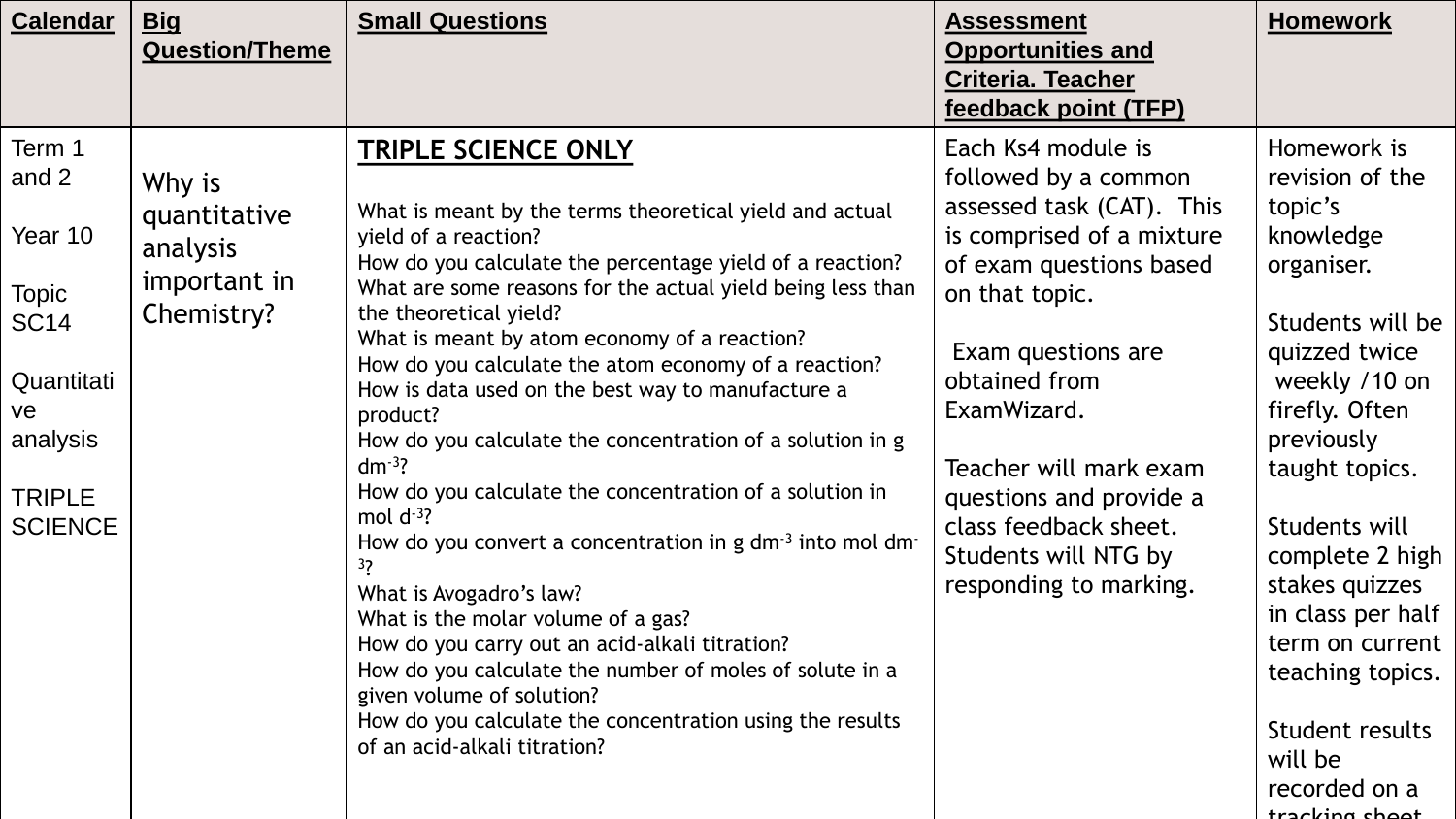| <b>Calendar</b>                               | <b>Big</b><br><b>Question/Theme</b>                     | <b>Small Questions</b>                                                                                                                                                                                                                                                                                                                                                                                                                                                                                                                                                                                                                                                                                                                                                                                                                                                                                                                                                                                                                                                                                                                                                                                                                                                                                                                                                                                                                                                                                                                                                                                                                                                                                                                                                                                                                                               | <b>Assessment</b><br><b>Opportunities and</b><br><b>Criteria. Teacher</b><br>feedback point (TFP)                                                                                                                                                                                                                                       | <b>Homework</b>                                                                                                                                                                                                                                                                                                                                                 |
|-----------------------------------------------|---------------------------------------------------------|----------------------------------------------------------------------------------------------------------------------------------------------------------------------------------------------------------------------------------------------------------------------------------------------------------------------------------------------------------------------------------------------------------------------------------------------------------------------------------------------------------------------------------------------------------------------------------------------------------------------------------------------------------------------------------------------------------------------------------------------------------------------------------------------------------------------------------------------------------------------------------------------------------------------------------------------------------------------------------------------------------------------------------------------------------------------------------------------------------------------------------------------------------------------------------------------------------------------------------------------------------------------------------------------------------------------------------------------------------------------------------------------------------------------------------------------------------------------------------------------------------------------------------------------------------------------------------------------------------------------------------------------------------------------------------------------------------------------------------------------------------------------------------------------------------------------------------------------------------------------|-----------------------------------------------------------------------------------------------------------------------------------------------------------------------------------------------------------------------------------------------------------------------------------------------------------------------------------------|-----------------------------------------------------------------------------------------------------------------------------------------------------------------------------------------------------------------------------------------------------------------------------------------------------------------------------------------------------------------|
| Term 2<br>Year 10<br>Topic P5<br><b>Waves</b> | How do EM<br>waves behave,<br>and how are<br>they used? | <b>TRIPLE ONLY</b><br>How can you use ray diagrams to show reflection and refraction?<br>2.<br>What is the law of reflection?<br>3.<br>What is total internal reflection?<br>4.<br>What are specular and diffuse reflection?<br>5.<br>Why do surfaces have different colours?<br>6.<br>How do filters make coloured light?<br>7.<br>What factors affect the power of a lens?<br>8.<br>How do different shaped lenses refract light?<br>9.<br>How do lenses produce real and virtual images?<br>10.<br>What factors affect the power of a lens?<br>11.<br>How do different shaped lenses refract light?<br>12.<br>How do lenses produce real and virtual images?<br><b>COMBINED AND TRIPLE</b><br>What are some examples of electromagnetic waves?<br>1.<br>2.<br>What do all electromagnetic waves have in common?<br>Which electromagnetic waves can our eyes detect?<br>3.<br>What are the main groupings of waves in the electromagnetic spectrum?<br>4.<br>5.<br>What characteristics of electromagnetic waves are used to group them?<br>6.<br>What are some of the differences in the behaviour of waves in different<br>parts of the electromagnetic spectrum? (H)<br>What are some uses of radio waves, microwaves and infrared?<br>7.<br>8.<br>How are radio waves produced and detected? (H)<br>9.<br>How do different substances affect radio waves, microwaves and infrared?<br>(H)<br>10.<br>How does the radiation emitted by a body depend on its temperature?<br>11.<br>How does the temperature of a body depend on the amount of power it<br>absorbs and radiates? (H)<br>How is the temperature of the Earth affected by different factors? (H)<br>12.<br>What are some uses of ultraviolet waves?<br>13.<br>What are some uses of X-rays and gamma rays?<br>14.<br>15.<br>How do different substances affect ultraviolet, X-rays and gamma rays? | Each Ks4 module is<br>followed by a common<br>assessed task (CAT). This<br>is comprised of a mixture<br>of exam questions based<br>on that topic.<br>Exam questions are<br>obtained from<br>ExamWizard.<br>Teacher will mark exam<br>questions and provide a<br>class feedback sheet.<br>Students will NTG by<br>responding to marking. | Homework is<br>revision of the<br>topic's<br>knowledge<br>organiser.<br>Students will be<br>quizzed twice<br>weekly /10 on<br>firefly. Often<br>previously<br>taught topics.<br>Students will<br>complete 2 high<br>stakes quizzes<br>in class per half<br>term on current<br>teaching topics.<br>Student results<br>will be<br>recorded on a<br>tracking choot |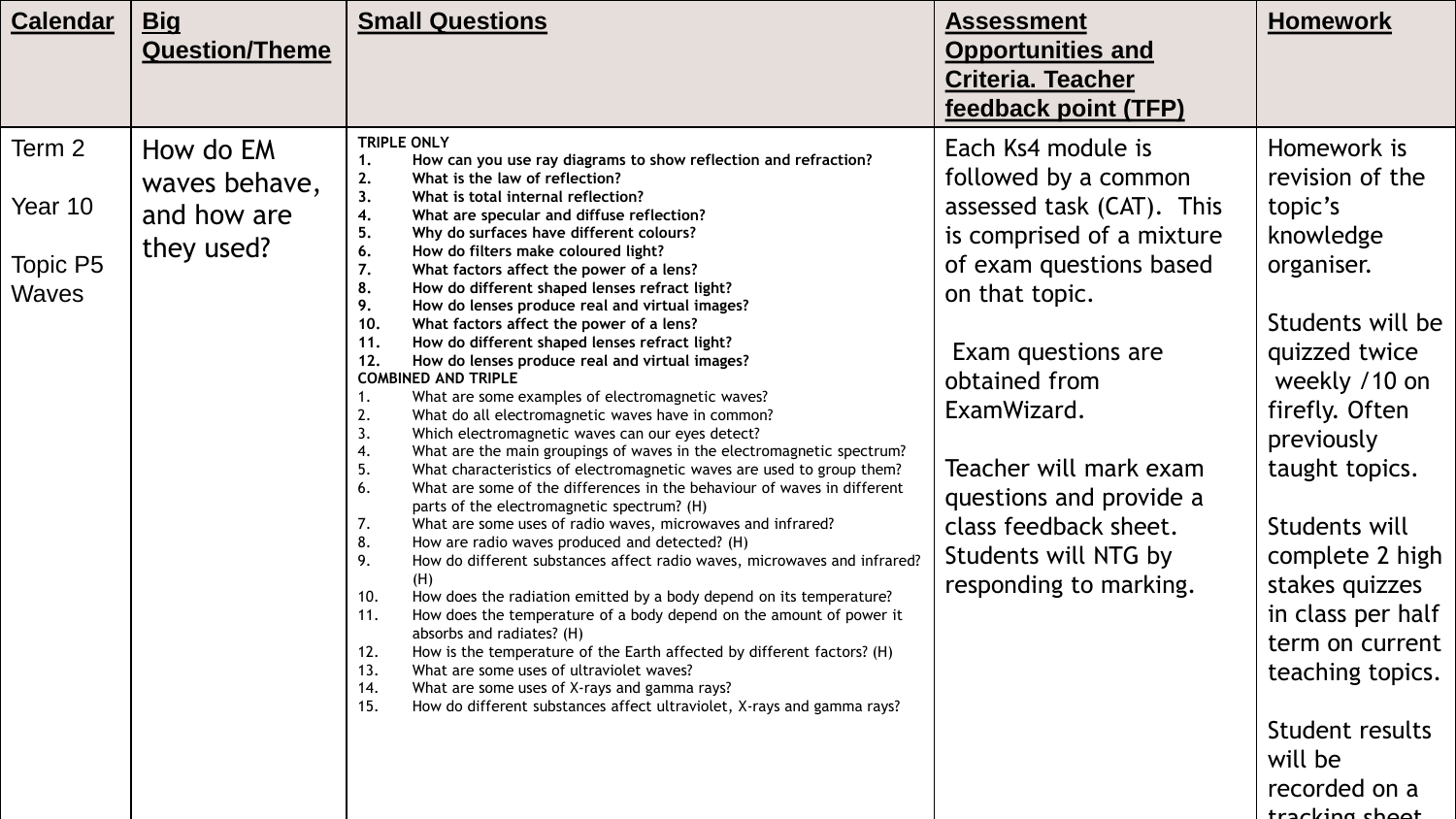| <b>Calendar</b>                                    | <u>Big</u><br><b>Question/Theme</b>                 | <b>Small Questions</b>                                                                                                                                                                                                                                                                                                                                                                                                                                                                                                                                                                                                                                                                                                                                                                                                                                                                                                                                                                                                                                                                                                                                                                                                                                                                                                                                                                                                                                                                                                                                                                                                                                                                                                                                                                                                                                                                                                                                                                                                                                                                                                                                               | <b>Assessment</b><br><b>Opportunities and</b><br><b>Criteria. Teacher</b><br>feedback point (TFP)                                                                                                                                                                                                                                       | <b>Homework</b>                                                                                                                                                                                                                                                                                                                                                 |
|----------------------------------------------------|-----------------------------------------------------|----------------------------------------------------------------------------------------------------------------------------------------------------------------------------------------------------------------------------------------------------------------------------------------------------------------------------------------------------------------------------------------------------------------------------------------------------------------------------------------------------------------------------------------------------------------------------------------------------------------------------------------------------------------------------------------------------------------------------------------------------------------------------------------------------------------------------------------------------------------------------------------------------------------------------------------------------------------------------------------------------------------------------------------------------------------------------------------------------------------------------------------------------------------------------------------------------------------------------------------------------------------------------------------------------------------------------------------------------------------------------------------------------------------------------------------------------------------------------------------------------------------------------------------------------------------------------------------------------------------------------------------------------------------------------------------------------------------------------------------------------------------------------------------------------------------------------------------------------------------------------------------------------------------------------------------------------------------------------------------------------------------------------------------------------------------------------------------------------------------------------------------------------------------------|-----------------------------------------------------------------------------------------------------------------------------------------------------------------------------------------------------------------------------------------------------------------------------------------------------------------------------------------|-----------------------------------------------------------------------------------------------------------------------------------------------------------------------------------------------------------------------------------------------------------------------------------------------------------------------------------------------------------------|
| Term 2<br>Year 10<br>Topic P6<br>Radioacti<br>vity | What is<br>radioactivity,<br>and how is it<br>used? | What particles make up atoms?<br>How big are atoms?<br>How has our model of the atom changed over time?<br>What are the relative charges and masses of the particles which make up atoms?<br>What are isotopes of an element?<br>How can isotopes be represented using symbols?<br>How are electrons arranged in an atom?<br>What happens to atoms when they absorb or emit electromagnetic radiation?<br>How do atoms become ionised?<br>What is meant by background radiation?<br>What are the sources of background radiation?<br>How is radioactivity detected and measured?<br>What are alpha particles, beta particles and gamma radiation?<br>How do the different kinds of radiation compare in their ability to ionise atoms?<br>How do the different kinds of radiation compare in their ability to penetrate materials?<br>How does beta decay occur?<br>How are atomic and mass numbers affected by different kinds of decay?<br>How can radioactive decays be represented in nuclear equations?<br>How does the activity of a substance change over time?<br>What does the half-life of a radioactive substance describe?<br>How can the half-life be used to work out how much of a substance decays?<br>What are the dangers of ionising radiation?<br>What precautions should be taken to protect people using radiation?<br>What is the difference between contamination and irradiation effects?<br>TRIPLE SCIENCE ONLY<br>What are some of the uses of radioactive substances in diagnosis?<br>Why do isotopes used in PET scanners have to be produced nearby?<br>How is radiation used to treat tumours?<br>What different types of nuclear reactions are there?<br>What are the advantages of using nuclear power to generate electricity?<br>What are the disadvantages of nuclear power?<br>What are the products of the fission of uranium-235?<br>What is a chain reaction and how can it be controlled?<br>How is fission used in nuclear power stations?<br>How is nuclear fusion different to nuclear fission?<br>What are the conditions needed for nuclear fusion?<br>Why haven't practical fusion power stations been developed yet? | Each Ks4 module is<br>followed by a common<br>assessed task (CAT). This<br>is comprised of a mixture<br>of exam questions based<br>on that topic.<br>Exam questions are<br>obtained from<br>ExamWizard.<br>Teacher will mark exam<br>questions and provide a<br>class feedback sheet.<br>Students will NTG by<br>responding to marking. | Homework is<br>revision of the<br>topic's<br>knowledge<br>organiser.<br>Students will be<br>quizzed twice<br>weekly /10 on<br>firefly. Often<br>previously<br>taught topics.<br>Students will<br>complete 2 high<br>stakes quizzes<br>in class per half<br>term on current<br>teaching topics.<br>Student results<br>will be<br>recorded on a<br>tracking choot |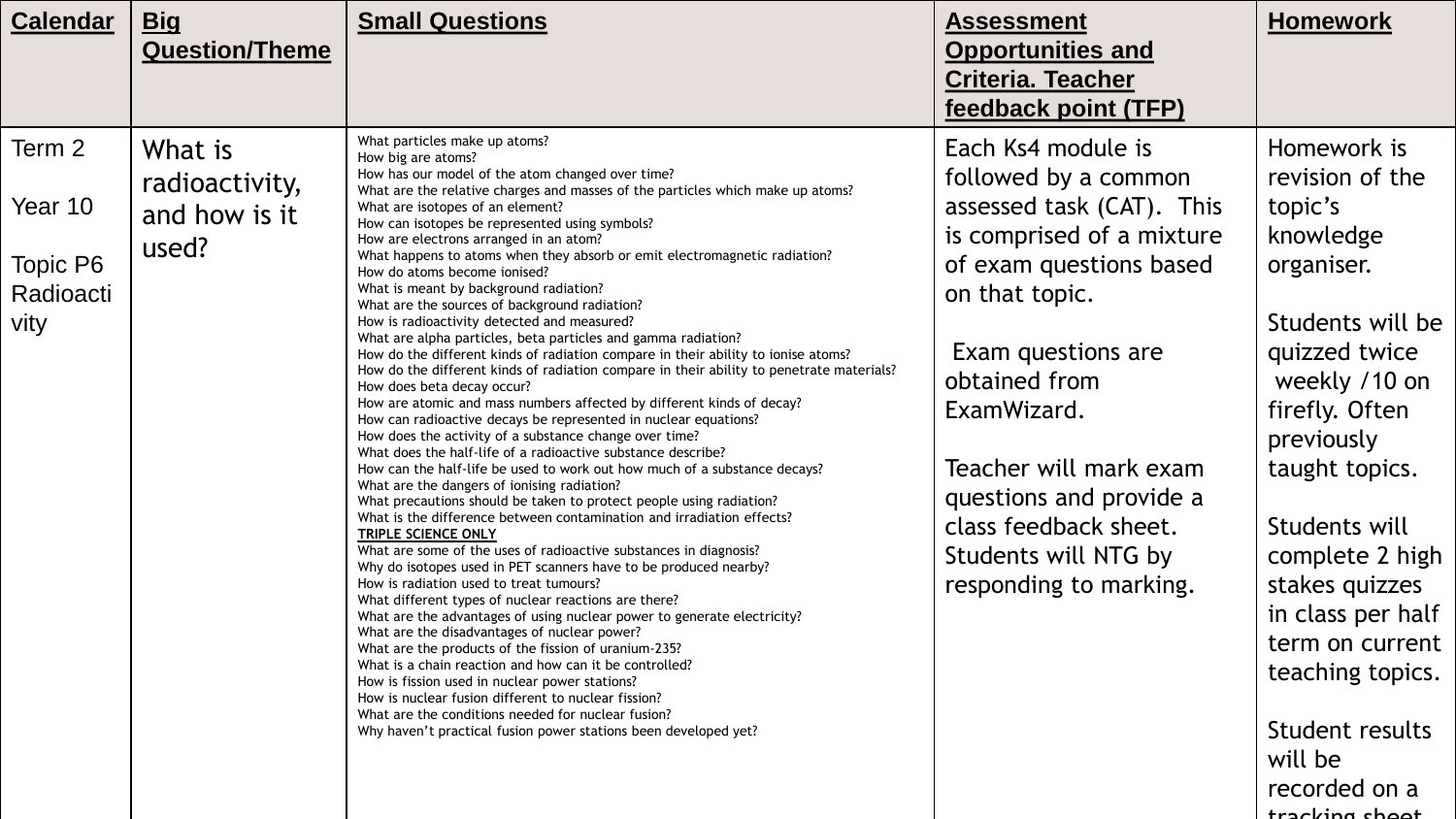| <b>Calendar</b>                                              | <u>Big</u>                                                                                                   | <b>Small Questions</b>                                                                                                                                                                                                                                                                                                                                                                                                                                                                                                                                                                                                                                                                                                                                                                                                                                                                                                                                                                                                                                                                                                           | <b>Assessment</b>                                                                                                                                                                                                                                                                                                                       | <b>Homework</b>                                                                                                                                                                                                                                                                                                                                                 |
|--------------------------------------------------------------|--------------------------------------------------------------------------------------------------------------|----------------------------------------------------------------------------------------------------------------------------------------------------------------------------------------------------------------------------------------------------------------------------------------------------------------------------------------------------------------------------------------------------------------------------------------------------------------------------------------------------------------------------------------------------------------------------------------------------------------------------------------------------------------------------------------------------------------------------------------------------------------------------------------------------------------------------------------------------------------------------------------------------------------------------------------------------------------------------------------------------------------------------------------------------------------------------------------------------------------------------------|-----------------------------------------------------------------------------------------------------------------------------------------------------------------------------------------------------------------------------------------------------------------------------------------------------------------------------------------|-----------------------------------------------------------------------------------------------------------------------------------------------------------------------------------------------------------------------------------------------------------------------------------------------------------------------------------------------------------------|
|                                                              | <b>Question/Theme</b>                                                                                        |                                                                                                                                                                                                                                                                                                                                                                                                                                                                                                                                                                                                                                                                                                                                                                                                                                                                                                                                                                                                                                                                                                                                  | <b>Opportunities and</b><br><b>Criteria. Teacher</b>                                                                                                                                                                                                                                                                                    |                                                                                                                                                                                                                                                                                                                                                                 |
|                                                              |                                                                                                              |                                                                                                                                                                                                                                                                                                                                                                                                                                                                                                                                                                                                                                                                                                                                                                                                                                                                                                                                                                                                                                                                                                                                  | feedback point (TFP)                                                                                                                                                                                                                                                                                                                    |                                                                                                                                                                                                                                                                                                                                                                 |
| Term 2<br>Year 10<br>Topic C8<br>Acids and<br><b>Alkalis</b> | What happens<br>in reactions<br>between acids<br>and alkalis and<br>how can these<br>reactions be<br>useful? | What are the effects of some acids and alkalis on<br>indicators?<br>What does the pH tell us about some ions in solutions?<br>2.<br>What is the difference between dilute and<br>concentrated solutions?<br>What is the difference between strong and weak<br>4.<br>acids?<br>Why are metal oxides bases?<br>5.<br>What happens during neutralisation?<br>6.<br>How can a soluble salt be prepared from an acid and<br>an insoluble base?<br>8.<br>What are alkalis?<br>What happens when alkalis react with acids?<br>How do we balance chemical equations?<br>10.<br>11. What happens to the ions from acids and alkalis during<br>neutralisation?<br>12. What is titration?<br>13. How do we make a soluble salt using titration?<br>14. What happens when an acid reacts with a metal?<br>15. What happens when an acid reacts with a metal<br>carbonate?<br>16. What are the tests for hydrogen and carbon dioxide?<br>17. What are the rules for solubility of common<br>substances in water?<br>18. How do you prepare a sample of a pure, dry insoluble<br>salt?<br>19. How do you predict whether a precipitate will be | Each Ks4 module is<br>followed by a common<br>assessed task (CAT). This<br>is comprised of a mixture<br>of exam questions based<br>on that topic.<br>Exam questions are<br>obtained from<br>ExamWizard.<br>Teacher will mark exam<br>questions and provide a<br>class feedback sheet.<br>Students will NTG by<br>responding to marking. | Homework is<br>revision of the<br>topic's<br>knowledge<br>organiser.<br>Students will be<br>quizzed twice<br>weekly /10 on<br>firefly. Often<br>previously<br>taught topics.<br>Students will<br>complete 2 high<br>stakes quizzes<br>in class per half<br>term on current<br>teaching topics.<br>Student results<br>will be<br>recorded on a<br>tracking shoot |
|                                                              |                                                                                                              |                                                                                                                                                                                                                                                                                                                                                                                                                                                                                                                                                                                                                                                                                                                                                                                                                                                                                                                                                                                                                                                                                                                                  |                                                                                                                                                                                                                                                                                                                                         |                                                                                                                                                                                                                                                                                                                                                                 |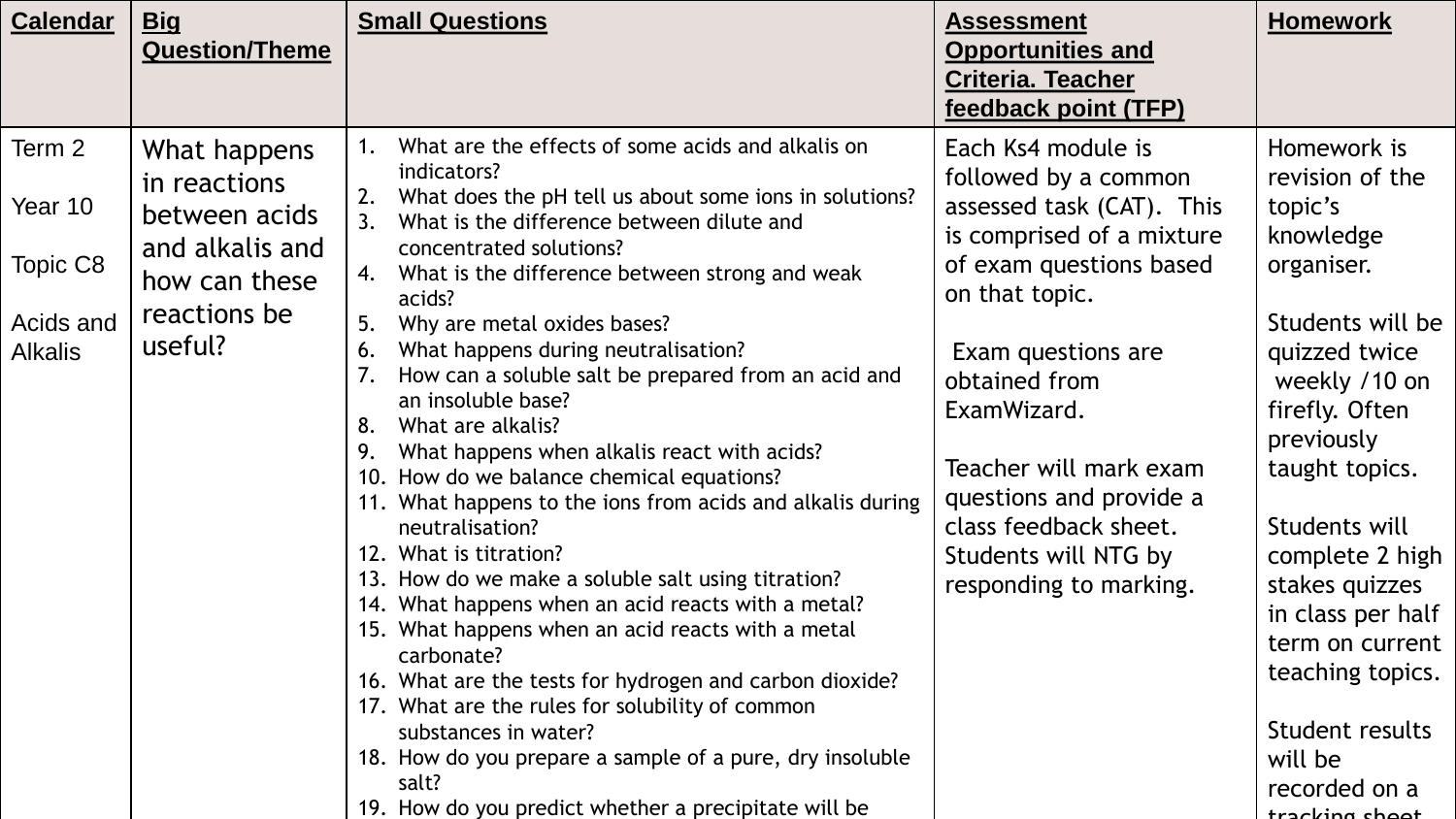| <b>Calendar</b><br><u>Big</u><br><b>Question/Theme</b>                                                                                             | <b>Small Questions</b>                                                                                                                                                                                                                                                                                                                                                                                                                                                                                                                                                                                                                                                                                                          | <b>Assessment</b><br><b>Opportunities and</b><br><b>Criteria. Teacher</b><br>feedback point (TFP)                                                                                                                                                                                                                                       | <b>Homework</b>                                                                                                                                                                                                                                                                                                                                                 |
|----------------------------------------------------------------------------------------------------------------------------------------------------|---------------------------------------------------------------------------------------------------------------------------------------------------------------------------------------------------------------------------------------------------------------------------------------------------------------------------------------------------------------------------------------------------------------------------------------------------------------------------------------------------------------------------------------------------------------------------------------------------------------------------------------------------------------------------------------------------------------------------------|-----------------------------------------------------------------------------------------------------------------------------------------------------------------------------------------------------------------------------------------------------------------------------------------------------------------------------------------|-----------------------------------------------------------------------------------------------------------------------------------------------------------------------------------------------------------------------------------------------------------------------------------------------------------------------------------------------------------------|
| Term 2<br>How can maths<br>Year 10<br>in chemistry<br>explain<br>Topic C9<br>equations and<br>formulae?<br>Calculatio<br>ns<br>involving<br>masses | How do you calculate the relative formula<br>mass of a compound?<br>What is the difference between an empirical<br>formula and a molecular formula?<br>How do you determine the empirical formula<br>of a compound?<br>How do you calculate the concentration of a<br>solution?<br>How does the law of conservation of mass<br>explain why magnesium increases in mass<br>when it is burned?<br>How do you calculate the masses of reactants<br>and products in a reaction?<br>How do you calculate the number of moles<br>and number of particles of a substance?<br>What controls the mass of product formed in<br>a reaction?<br>How do you work out a balanced equation<br>from the masses of reactants and/or<br>products? | Each Ks4 module is<br>followed by a common<br>assessed task (CAT). This<br>is comprised of a mixture<br>of exam questions based<br>on that topic.<br>Exam questions are<br>obtained from<br>ExamWizard.<br>Teacher will mark exam<br>questions and provide a<br>class feedback sheet.<br>Students will NTG by<br>responding to marking. | Homework is<br>revision of the<br>topic's<br>knowledge<br>organiser.<br>Students will be<br>quizzed twice<br>weekly /10 on<br>firefly. Often<br>previously<br>taught topics.<br>Students will<br>complete 2 high<br>stakes quizzes<br>in class per half<br>term on current<br>teaching topics.<br>Student results<br>will be<br>recorded on a<br>trachina choot |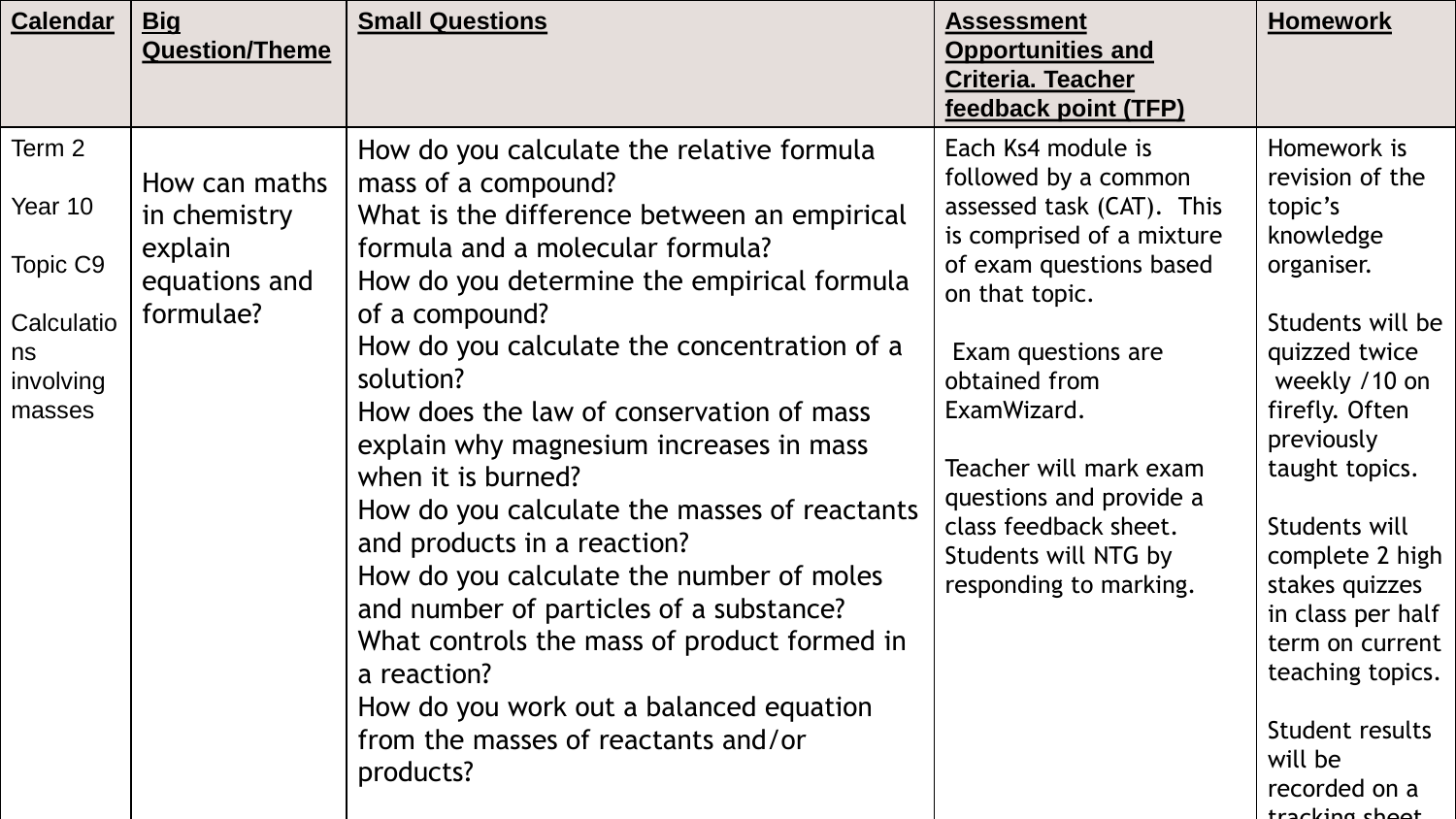| <b>Calendar</b>                                                  | <b>Big</b><br><b>Question/Theme</b>                                     | <b>Small Questions</b>                                                                                                                                                                                                                                                                                                                                                                                  | <b>Assessment</b><br><b>Opportunities and</b><br><b>Criteria. Teacher</b><br>feedback point (TFP)                                                                                                                                                                                                                                       | <b>Homework</b>                                                                                                                                                                                                                                                                                                                                                 |
|------------------------------------------------------------------|-------------------------------------------------------------------------|---------------------------------------------------------------------------------------------------------------------------------------------------------------------------------------------------------------------------------------------------------------------------------------------------------------------------------------------------------------------------------------------------------|-----------------------------------------------------------------------------------------------------------------------------------------------------------------------------------------------------------------------------------------------------------------------------------------------------------------------------------------|-----------------------------------------------------------------------------------------------------------------------------------------------------------------------------------------------------------------------------------------------------------------------------------------------------------------------------------------------------------------|
| Term 2<br>Year 10<br>Topic C10<br><b>Electrolys</b><br><b>is</b> | How can <i>ionic</i><br>compounds be<br>separated using<br>electricity? | What is an electrolyte?<br>What happens to ions during electrolysis?<br>How do you represent the reactions taking<br>place at the electrodes during electrolysis?<br>How do you predict the products formed in<br>the electrolysis of molten zinc chloride?<br>How do you explain the products formed in<br>the electrolysis of sodium chloride solution?<br>How is copper purified using electrolysis? | Each Ks4 module is<br>followed by a common<br>assessed task (CAT). This<br>is comprised of a mixture<br>of exam questions based<br>on that topic.<br>Exam questions are<br>obtained from<br>ExamWizard.<br>Teacher will mark exam<br>questions and provide a<br>class feedback sheet.<br>Students will NTG by<br>responding to marking. | Homework is<br>revision of the<br>topic's<br>knowledge<br>organiser.<br>Students will be<br>quizzed twice<br>weekly /10 on<br>firefly. Often<br>previously<br>taught topics.<br>Students will<br>complete 2 high<br>stakes quizzes<br>in class per half<br>term on current<br>teaching topics.<br>Student results<br>will be<br>recorded on a<br>tracking shoot |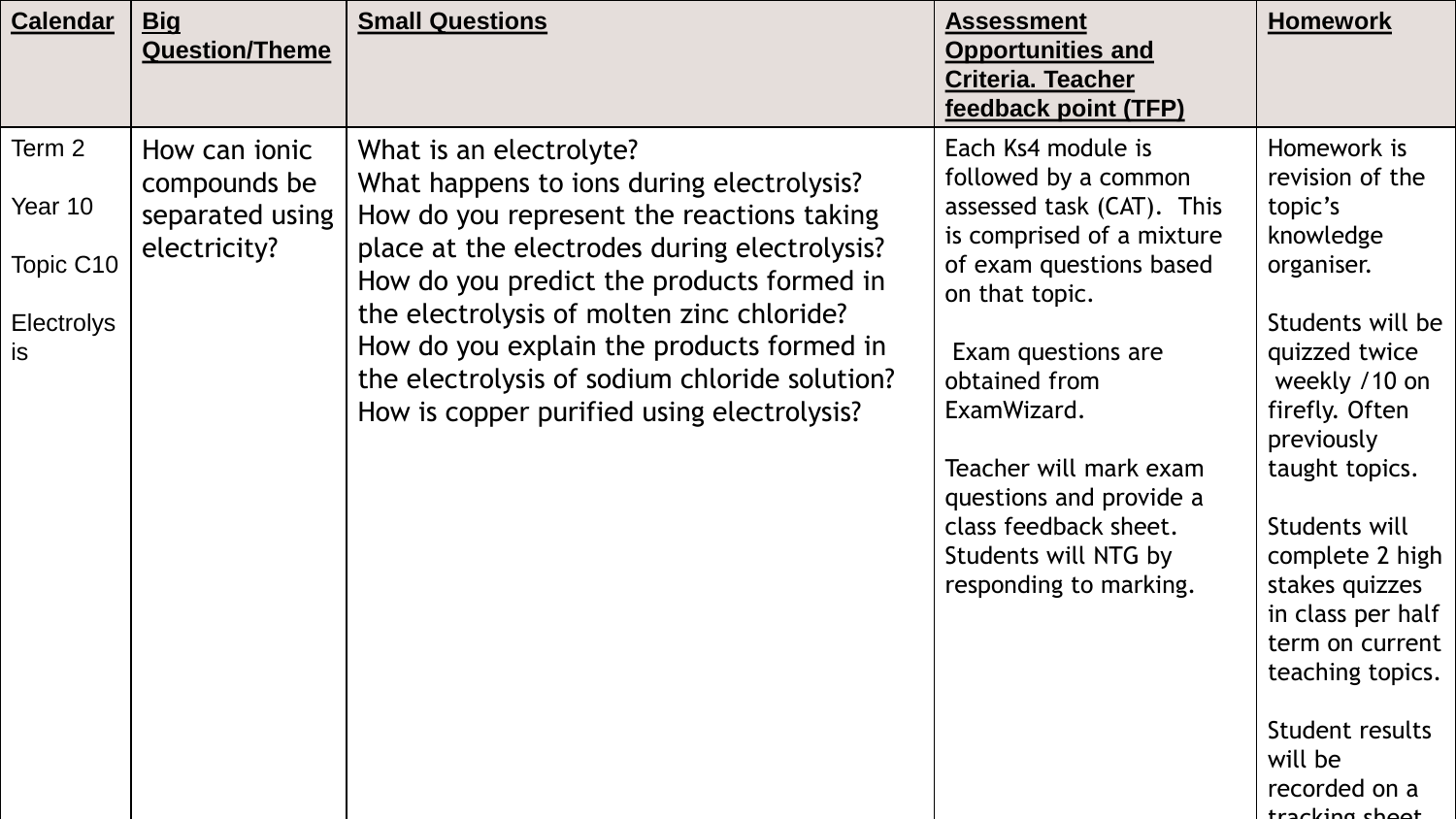| <b>Calendar</b>                                                    | <u>Big</u><br><b>Question/Theme</b>                                        | <b>Small Questions</b>                                                                                                                                                                                                                                                                                                                                                                                                                                                                                                                                                                                                                                                                                                                                                                                                                                                                                                    | <b>Assessment</b><br><b>Opportunities and</b><br><b>Criteria. Teacher</b><br>feedback point (TFP)                                                                                                                                                                                                                                       | <b>Homework</b>                                                                                                                                                                                                                                                                                                                                                 |
|--------------------------------------------------------------------|----------------------------------------------------------------------------|---------------------------------------------------------------------------------------------------------------------------------------------------------------------------------------------------------------------------------------------------------------------------------------------------------------------------------------------------------------------------------------------------------------------------------------------------------------------------------------------------------------------------------------------------------------------------------------------------------------------------------------------------------------------------------------------------------------------------------------------------------------------------------------------------------------------------------------------------------------------------------------------------------------------------|-----------------------------------------------------------------------------------------------------------------------------------------------------------------------------------------------------------------------------------------------------------------------------------------------------------------------------------------|-----------------------------------------------------------------------------------------------------------------------------------------------------------------------------------------------------------------------------------------------------------------------------------------------------------------------------------------------------------------|
| Term 2<br>Year 10<br>Topic C11<br>Obtaining<br>and using<br>metals | How are metals<br>extracted and<br>how does this<br>link to<br>reactivity? | What are the similarities and differences in the way<br>different metals react with water, acids and salt solutions?<br>What happens to metal atoms when they react with water<br>and acids?<br>How do you explain displacement reactions as redox<br>reactions?<br>Which metals are found uncombined in the Earth's crust?<br>How is the method of extraction of a metal related to its<br>position in the reactivity series?<br>How are biological methods used to extract some metals?<br>(H)<br>How do you explain oxidation and reduction in terms of<br>oxygen?<br>What types of reaction happen to ores when metals are<br>extracted?<br>How is the position of a metal in the reactivity series<br>related to its resistance to corrosion?<br>What are the advantages of recycling a metal?<br>When might recycling a material not be worthwhile?<br>What are the factors to consider in a life cycle assessment? | Each Ks4 module is<br>followed by a common<br>assessed task (CAT). This<br>is comprised of a mixture<br>of exam questions based<br>on that topic.<br>Exam questions are<br>obtained from<br>ExamWizard.<br>Teacher will mark exam<br>questions and provide a<br>class feedback sheet.<br>Students will NTG by<br>responding to marking. | Homework is<br>revision of the<br>topic's<br>knowledge<br>organiser.<br>Students will be<br>quizzed twice<br>weekly /10 on<br>firefly. Often<br>previously<br>taught topics.<br>Students will<br>complete 2 high<br>stakes quizzes<br>in class per half<br>term on current<br>teaching topics.<br>Student results<br>will be<br>recorded on a<br>tracking shoot |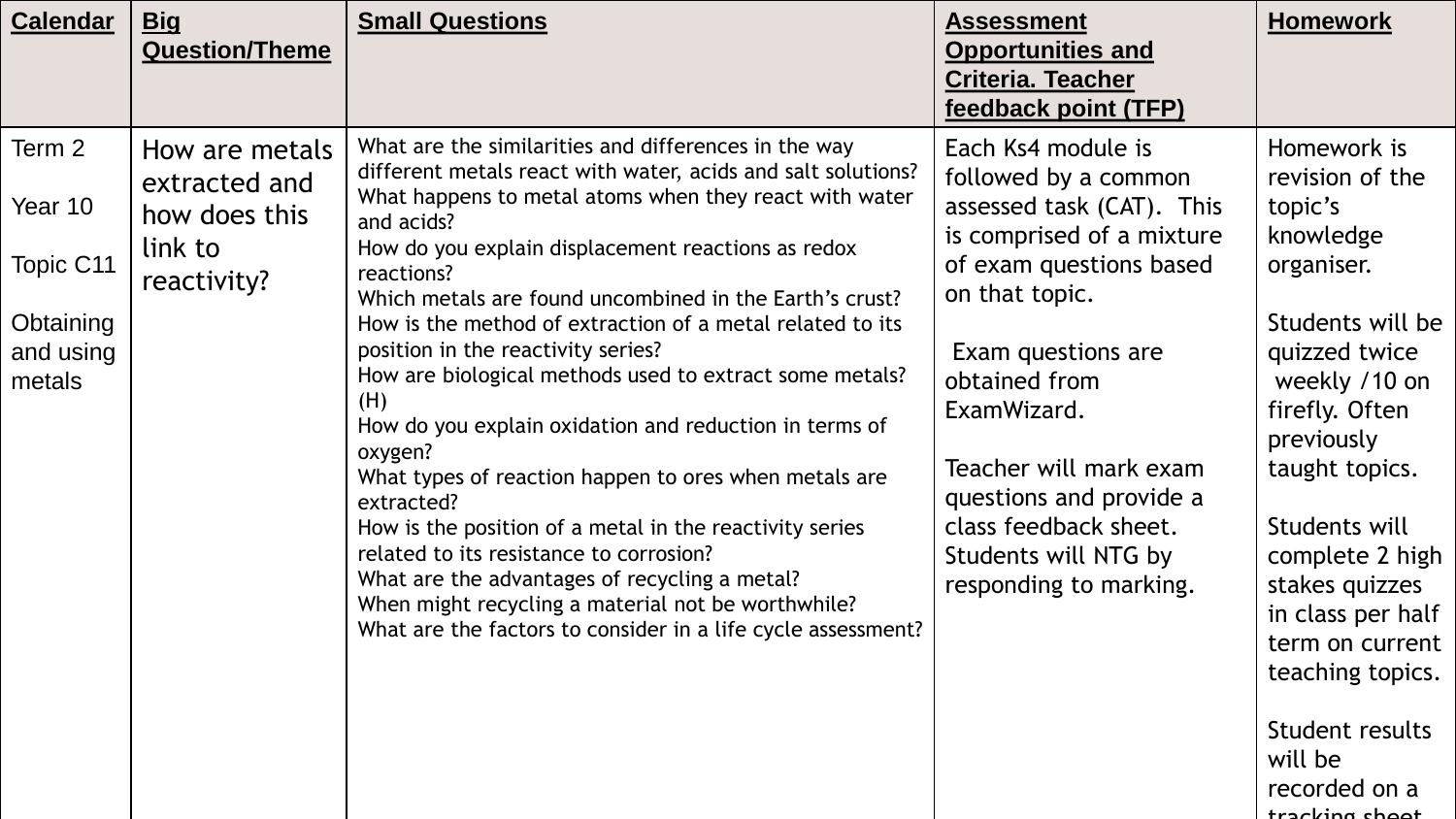| <b>Calendar</b>                                                                    | <b>Big</b><br><b>Question/Theme</b>                                                                               | <b>Small Questions</b>                                                                                                                | <b>Assessment</b><br><b>Opportunities and</b><br><b>Criteria. Teacher</b><br>feedback point (TFP)                                                                                                                                                                                                                                       | <b>Homework</b>                                                                                                                                                                                                                                                                                                              |
|------------------------------------------------------------------------------------|-------------------------------------------------------------------------------------------------------------------|---------------------------------------------------------------------------------------------------------------------------------------|-----------------------------------------------------------------------------------------------------------------------------------------------------------------------------------------------------------------------------------------------------------------------------------------------------------------------------------------|------------------------------------------------------------------------------------------------------------------------------------------------------------------------------------------------------------------------------------------------------------------------------------------------------------------------------|
| Term 2<br>Year 10<br>Topic C12<br>Reversibl<br>e<br>reactions<br>and<br>equilibria | What is<br>dynamic<br>equilibrium and<br>how do<br>different<br>factors affect<br>the position of<br>equilibrium? | What is meant by dynamic equilibrium<br>How do changes in temperature, pressure and<br>concentration affect the equilibrium position? | Each Ks4 module is<br>followed by a common<br>assessed task (CAT). This<br>is comprised of a mixture<br>of exam questions based<br>on that topic.<br>Exam questions are<br>obtained from<br>ExamWizard.<br>Teacher will mark exam<br>questions and provide a<br>class feedback sheet.<br>Students will NTG by<br>responding to marking. | Homework is<br>revision of the<br>topic's<br>knowledge<br>organiser.<br>Students will be<br>quizzed twice<br>weekly /10 on<br>firefly. Often<br>previously<br>taught topics.<br>Students will<br>complete 2 high<br>stakes quizzes<br>in class per half<br>term on current<br>teaching topics.<br>Student results<br>will be |
|                                                                                    |                                                                                                                   |                                                                                                                                       |                                                                                                                                                                                                                                                                                                                                         | recorded on a<br>tracking shoot                                                                                                                                                                                                                                                                                              |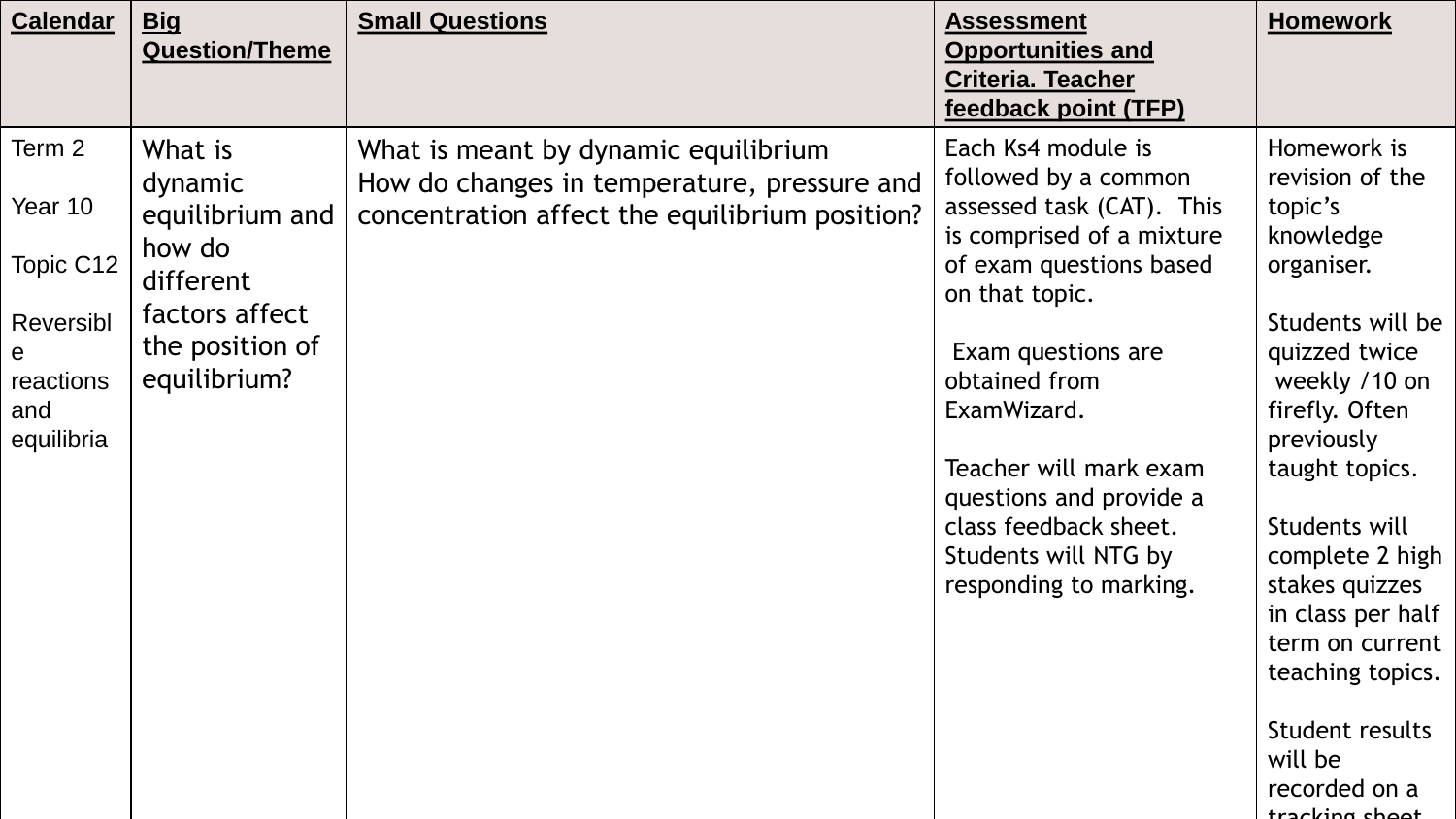| <b>Calendar</b>                                                                                              | <u>Big</u><br><b>Question/Theme</b>                                                                     | <b>Small Questions</b>                                                                                                                                                                                                                                                                                                                                                                                                                                           | <b>Assessment</b><br><b>Opportunities and</b><br><b>Criteria. Teacher</b><br>feedback point (TFP)                                                                                                                                                                                                                                       | <b>Homework</b>                                                                                                                                                                                                                                                                                                                                                 |
|--------------------------------------------------------------------------------------------------------------|---------------------------------------------------------------------------------------------------------|------------------------------------------------------------------------------------------------------------------------------------------------------------------------------------------------------------------------------------------------------------------------------------------------------------------------------------------------------------------------------------------------------------------------------------------------------------------|-----------------------------------------------------------------------------------------------------------------------------------------------------------------------------------------------------------------------------------------------------------------------------------------------------------------------------------------|-----------------------------------------------------------------------------------------------------------------------------------------------------------------------------------------------------------------------------------------------------------------------------------------------------------------------------------------------------------------|
| Term 2<br>Year 10<br><b>Topic</b><br><b>SC15</b><br>Dynamic<br>Equilibria<br><b>TRIPLE</b><br><b>SCIENCE</b> | Why is the<br>Haber process<br>important and<br>how are the<br>conditions for<br>the reaction<br>chosen | TRIPLE SCIENCE ONLY<br>What are fertilisers?<br>What are the similarities and differences<br>between making a fertiliser in a laboratory<br>and in a factory?<br>How is the Haber process used in the<br>manufacture of ammonium nitrate?<br>How is the time taken to reach equilibrium<br>affected by changes in condition?<br>How are conditions chosen for industrial<br>chemical reactions?<br>How are reaction pathways chosen for<br>industrial processes? | Each Ks4 module is<br>followed by a common<br>assessed task (CAT). This<br>is comprised of a mixture<br>of exam questions based<br>on that topic.<br>Exam questions are<br>obtained from<br>ExamWizard.<br>Teacher will mark exam<br>questions and provide a<br>class feedback sheet.<br>Students will NTG by<br>responding to marking. | Homework is<br>revision of the<br>topic's<br>knowledge<br>organiser.<br>Students will be<br>quizzed twice<br>weekly /10 on<br>firefly. Often<br>previously<br>taught topics.<br>Students will<br>complete 2 high<br>stakes quizzes<br>in class per half<br>term on current<br>teaching topics.<br>Student results<br>will be<br>recorded on a<br>tracking shoot |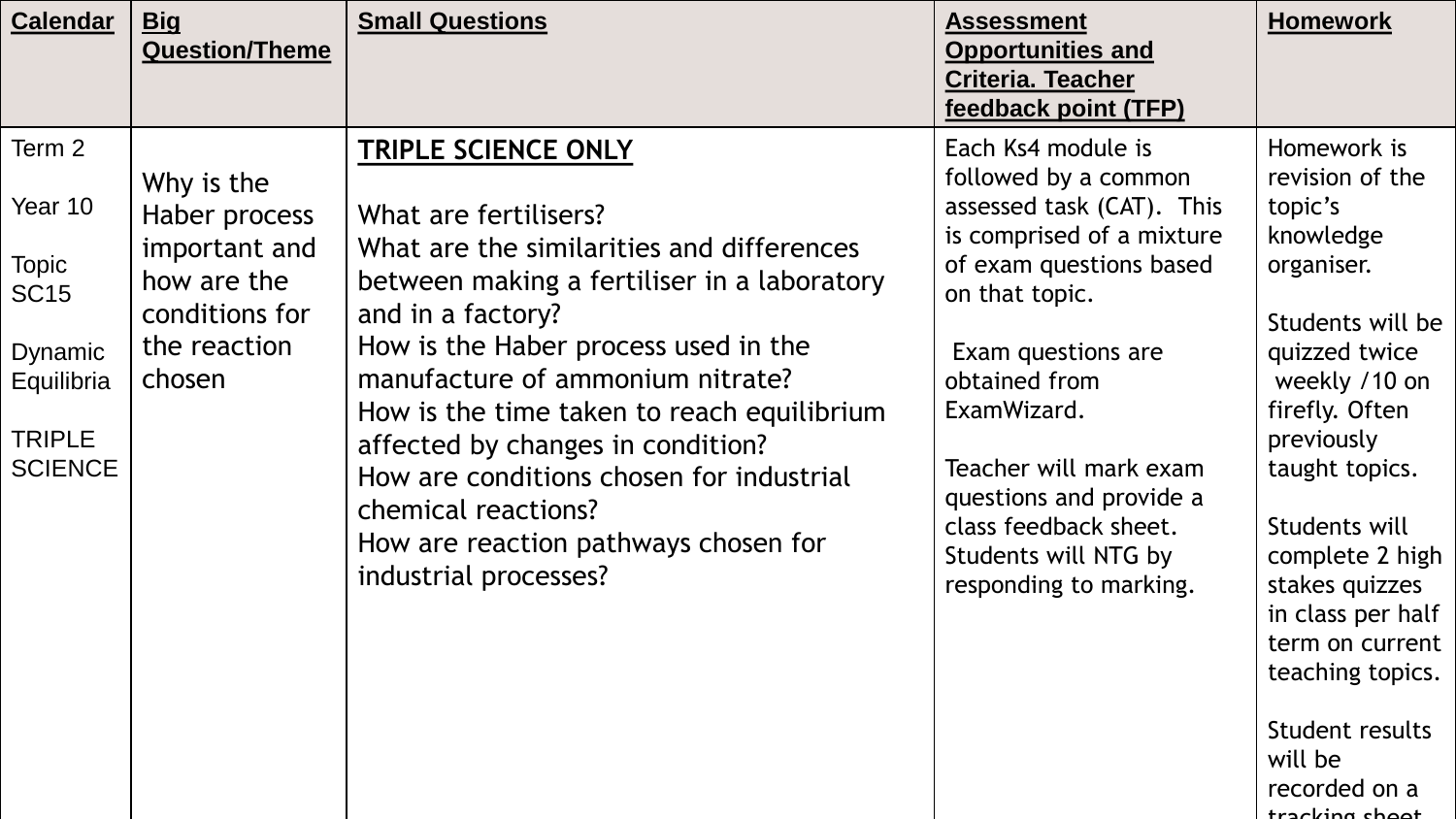| <b>Calendar</b>                                                                       | <u>Big</u><br><b>Question/Theme</b>                            | <b>Small Questions</b>                                                                                                                               | <b>Assessment</b><br><b>Opportunities and</b><br><b>Criteria. Teacher</b><br>feedback point (TFP)                                                                                                                                                                                                                                       | <b>Homework</b>                                                                                                                                                                                                                                                                                                                                                 |
|---------------------------------------------------------------------------------------|----------------------------------------------------------------|------------------------------------------------------------------------------------------------------------------------------------------------------|-----------------------------------------------------------------------------------------------------------------------------------------------------------------------------------------------------------------------------------------------------------------------------------------------------------------------------------------|-----------------------------------------------------------------------------------------------------------------------------------------------------------------------------------------------------------------------------------------------------------------------------------------------------------------------------------------------------------------|
| Term 3<br>Year 10<br><b>Topic</b><br>CP7/SP8<br>$Energy -$<br>Forces<br>doing<br>work | How is energy<br>transferred by<br>doing work on<br>an object? | How can energy of a system be changed?<br>What is work done and how can it be<br>measured and calculated?<br>What is power and how is it calculated? | Each Ks4 module is<br>followed by a common<br>assessed task (CAT). This<br>is comprised of a mixture<br>of exam questions based<br>on that topic.<br>Exam questions are<br>obtained from<br>ExamWizard.<br>Teacher will mark exam<br>questions and provide a<br>class feedback sheet.<br>Students will NTG by<br>responding to marking. | Homework is<br>revision of the<br>topic's<br>knowledge<br>organiser.<br>Students will be<br>quizzed twice<br>weekly /10 on<br>firefly. Often<br>previously<br>taught topics.<br>Students will<br>complete 2 high<br>stakes quizzes<br>in class per half<br>term on current<br>teaching topics.<br>Student results<br>will be<br>recorded on a<br>tracking shoot |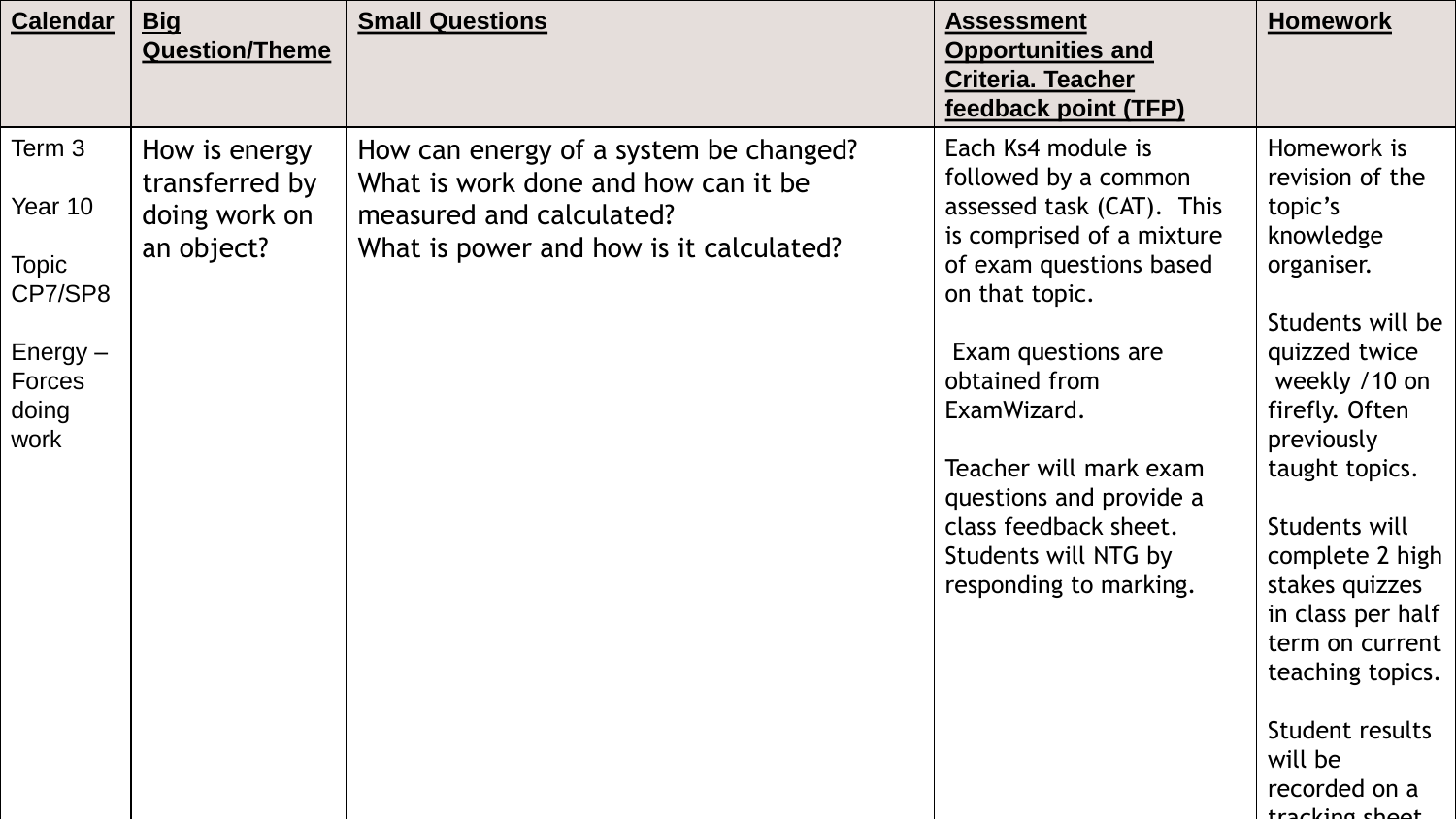| <b>Calendar</b>                                                                | <b>Big</b><br><b>Question/Theme</b>     | <b>Small Questions</b>                                                                                                                                                                                                                                                                                                                                                                                                                                                                                                                            | <b>Assessment</b><br><b>Opportunities and</b><br><b>Criteria. Teacher</b><br>feedback point (TFP)                                                                                                                                                                                                                                       | <b>Homework</b>                                                                                                                                                                                                                                                                                                                                                 |
|--------------------------------------------------------------------------------|-----------------------------------------|---------------------------------------------------------------------------------------------------------------------------------------------------------------------------------------------------------------------------------------------------------------------------------------------------------------------------------------------------------------------------------------------------------------------------------------------------------------------------------------------------------------------------------------------------|-----------------------------------------------------------------------------------------------------------------------------------------------------------------------------------------------------------------------------------------------------------------------------------------------------------------------------------------|-----------------------------------------------------------------------------------------------------------------------------------------------------------------------------------------------------------------------------------------------------------------------------------------------------------------------------------------------------------------|
| Term 3<br>Year 10<br><b>Topic</b><br>CP8/SP9<br>Forces<br>and their<br>effects | How do objects<br>affect each<br>other? | What forces are there when two objects are<br>touching?<br>How can objects affect each other without<br>touching?<br>How are pairs of forces represented?<br>What is a free body force diagram?<br>How and why do we resolve forces?<br>How do all of the forces acting on a single<br>body combine to affect it?<br>How do you calculate the turning effect of a<br>force?<br>How can you use moment calculations to<br>work out if two rotational forces will balance?<br>How do levers and gears transmit the<br>rotational effects of forces? | Each Ks4 module is<br>followed by a common<br>assessed task (CAT). This<br>is comprised of a mixture<br>of exam questions based<br>on that topic.<br>Exam questions are<br>obtained from<br>ExamWizard.<br>Teacher will mark exam<br>questions and provide a<br>class feedback sheet.<br>Students will NTG by<br>responding to marking. | Homework is<br>revision of the<br>topic's<br>knowledge<br>organiser.<br>Students will be<br>quizzed twice<br>weekly /10 on<br>firefly. Often<br>previously<br>taught topics.<br>Students will<br>complete 2 high<br>stakes quizzes<br>in class per half<br>term on current<br>teaching topics.<br>Student results<br>will be<br>recorded on a<br>tracking shoot |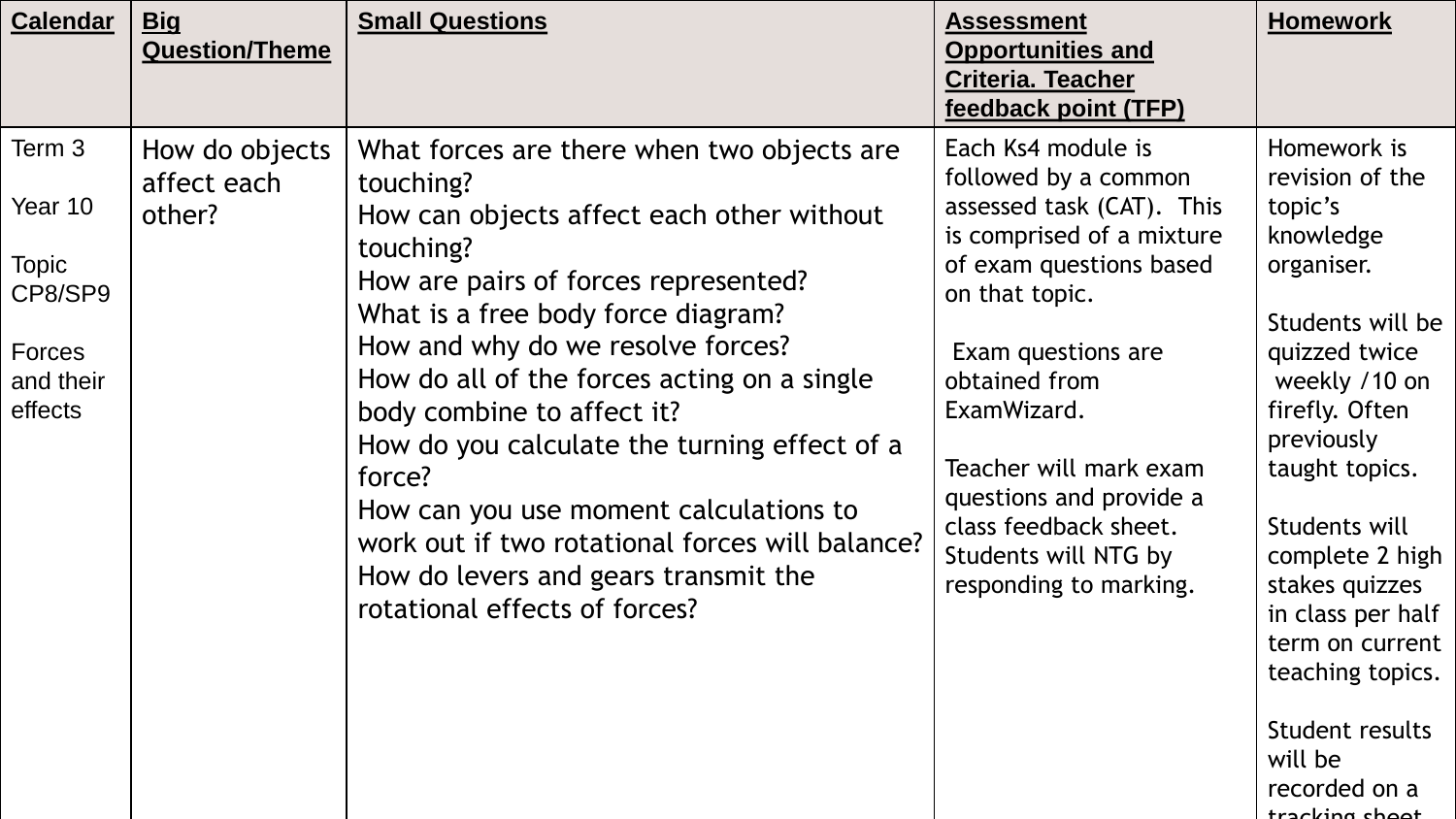| <b>Calendar</b>                                                                                                                            | <u>Big</u><br><b>Question/Theme</b>               | <b>Small Questions</b>                                                                                                                                      | <b>Assessment</b><br><b>Opportunities and</b><br><b>Criteria. Teacher</b><br>feedback point (TFP)                                                                                                                                                                                                                                       | <b>Homework</b>                                                                                                                                                                                                                                                                                                                                                 |
|--------------------------------------------------------------------------------------------------------------------------------------------|---------------------------------------------------|-------------------------------------------------------------------------------------------------------------------------------------------------------------|-----------------------------------------------------------------------------------------------------------------------------------------------------------------------------------------------------------------------------------------------------------------------------------------------------------------------------------------|-----------------------------------------------------------------------------------------------------------------------------------------------------------------------------------------------------------------------------------------------------------------------------------------------------------------------------------------------------------------|
| Term 2<br>and 3<br>Year 10<br><b>Topic</b><br><b>SC16</b><br>Chemical<br>Cells and<br><b>Fuel Cells</b><br><b>TRIPLE</b><br><b>SCIENCE</b> | How is<br>electricity<br>produced using<br>cells? | TRIPLE SCIENCE ONLY<br>Why do batteries go flat?<br>What happens in a hydrogen-oxygen fuel cell?<br>What are the strengths and weaknesses of<br>fuel cells? | Each Ks4 module is<br>followed by a common<br>assessed task (CAT). This<br>is comprised of a mixture<br>of exam questions based<br>on that topic.<br>Exam questions are<br>obtained from<br>ExamWizard.<br>Teacher will mark exam<br>questions and provide a<br>class feedback sheet.<br>Students will NTG by<br>responding to marking. | Homework is<br>revision of the<br>topic's<br>knowledge<br>organiser.<br>Students will be<br>quizzed twice<br>weekly /10 on<br>firefly. Often<br>previously<br>taught topics.<br>Students will<br>complete 2 high<br>stakes quizzes<br>in class per half<br>term on current<br>teaching topics.<br>Student results<br>will be<br>recorded on a<br>tracking shoot |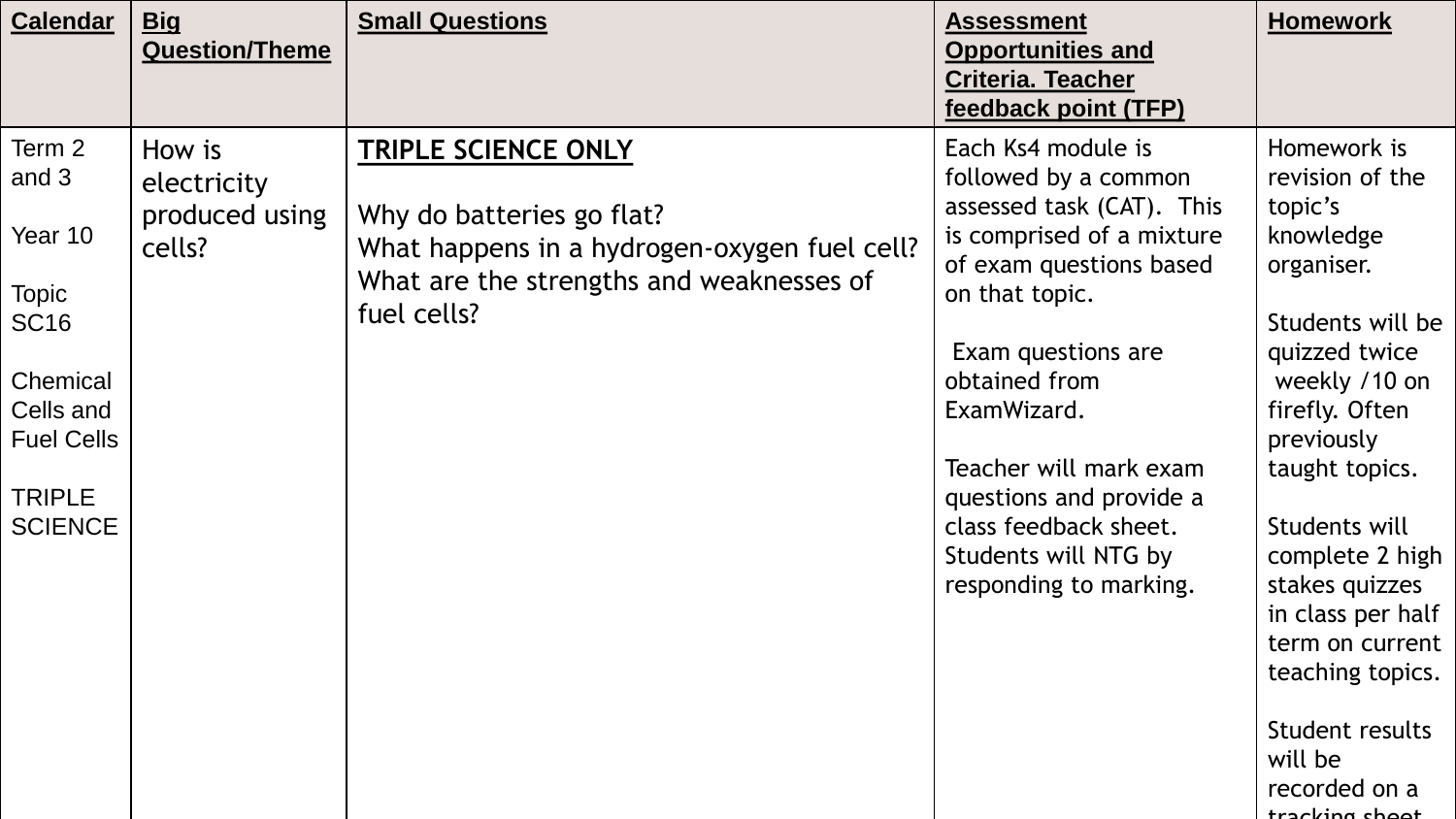| <b>Calendar</b>                                                                         | <u>Big</u><br><b>Question/Theme</b>      | <b>Small Questions</b>                                                                                                                                                                                                                                                                                                                                                                                                                                                                                                                                                                                                                                                                                                                                                                                                                                                                                                                                                                                                                             | <b>Assessment</b><br><b>Opportunities and</b><br><b>Criteria. Teacher</b><br>feedback point (TFP)                                                                                                                                                                                                                                       | <b>Homework</b>                                                                                                                                                                                                                                                                                                                                                 |
|-----------------------------------------------------------------------------------------|------------------------------------------|----------------------------------------------------------------------------------------------------------------------------------------------------------------------------------------------------------------------------------------------------------------------------------------------------------------------------------------------------------------------------------------------------------------------------------------------------------------------------------------------------------------------------------------------------------------------------------------------------------------------------------------------------------------------------------------------------------------------------------------------------------------------------------------------------------------------------------------------------------------------------------------------------------------------------------------------------------------------------------------------------------------------------------------------------|-----------------------------------------------------------------------------------------------------------------------------------------------------------------------------------------------------------------------------------------------------------------------------------------------------------------------------------------|-----------------------------------------------------------------------------------------------------------------------------------------------------------------------------------------------------------------------------------------------------------------------------------------------------------------------------------------------------------------|
| Term 3<br>Year 10<br>Topic B6<br>Plant<br>Structur<br>es and<br>their<br>function<br>S. | How are plants<br>adapted to<br>survive? | What happens during photosynthesis and why is it<br>important?<br>How is the leaf adapted for photosynthesis?<br>What are the limiting factors of photosynthesis and how do<br>they affect the rate of photosynthesis?<br>How is the rate of photosynthesis related to light intensity?<br>How do we find out how light intensity affects<br>photosynthesis?<br>How are root hairs adapted for their function?<br>How do plant roots use diffusion, osmosis and active<br>transport?<br>what are stomata and how<br>do they work?<br>How are the xylem and phloem adapted for their function?<br>What is transpiration?<br>What factors affect the rate of transpiration?<br>How is sucrose translocated around the plant?<br>SEPARATE SCIENCE ONLY<br>How are plants adapted to survive in extreme<br>environments?<br>What are the names of some plant hormones?<br>What are positive and negative phototropism and<br>gravitropism?<br>How do auxins cause tropisms in shoots and roots?<br>What are the uses of plant hormones in agriculture? | Each Ks4 module is<br>followed by a common<br>assessed task (CAT). This<br>is comprised of a mixture<br>of exam questions based<br>on that topic.<br>Exam questions are<br>obtained from<br>ExamWizard.<br>Teacher will mark exam<br>questions and provide a<br>class feedback sheet.<br>Students will NTG by<br>responding to marking. | Homework is<br>revision of the<br>topic's<br>knowledge<br>organiser.<br>Students will be<br>quizzed twice<br>weekly /10 on<br>firefly. Often<br>previously<br>taught topics.<br>Students will<br>complete 2 high<br>stakes quizzes<br>in class per half<br>term on current<br>teaching topics.<br>Student results<br>will be<br>recorded on a<br>tracking choot |